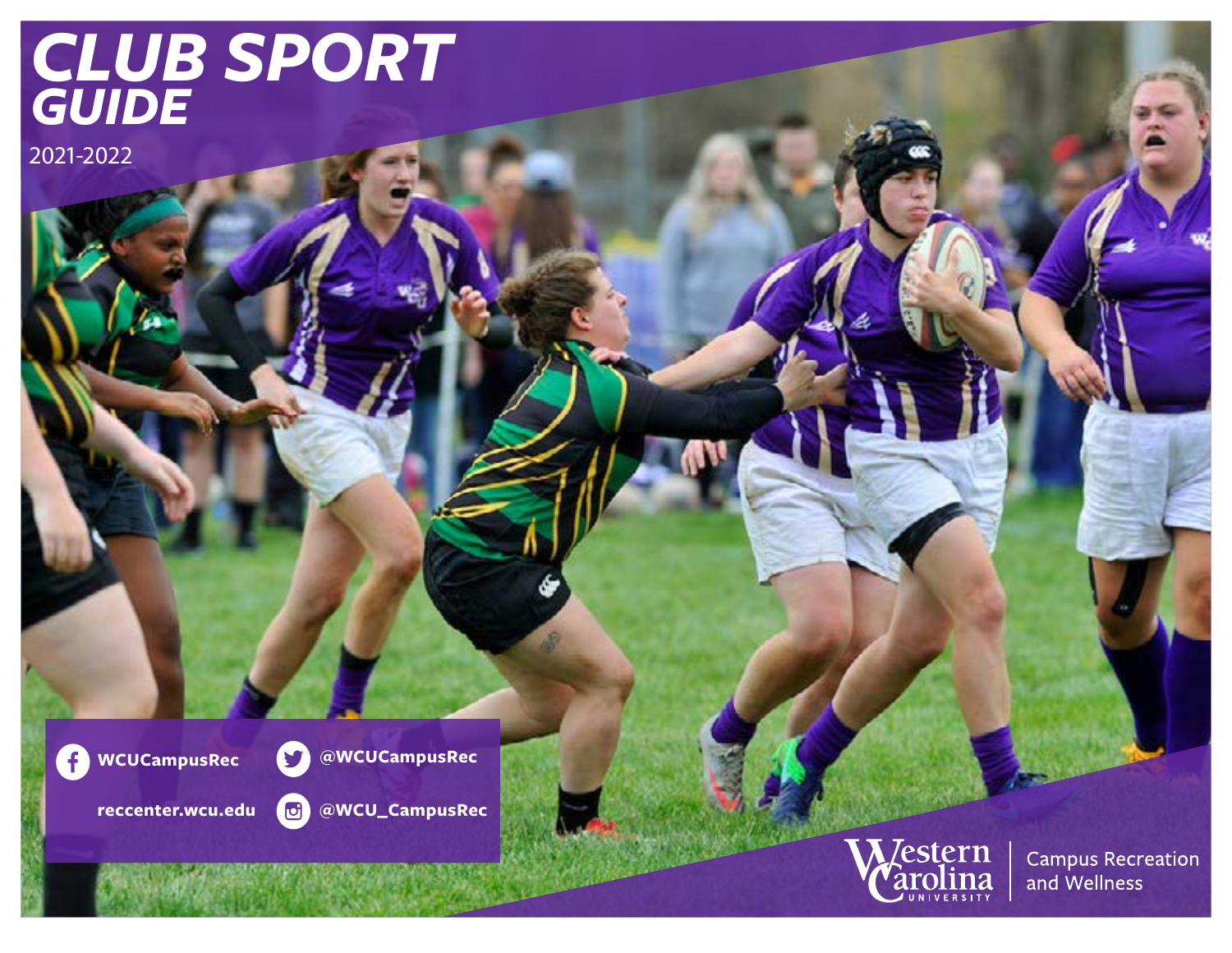# TABLE OF CONTENTS

|                                                   | *Thisisaninteractivedocumentmeaningyoucanclickonthetableofcontentsorunderlinedwordstogetforwardedtothatpageorwebsite. |
|---------------------------------------------------|-----------------------------------------------------------------------------------------------------------------------|
| Campus Recreation and Wellness Mission Statement2 | 3. BUDGET HEARING /ALLOCATION PROCESS. 10                                                                             |
|                                                   | 4. ALLOCATION ACCOUNT  10                                                                                             |
| Club Sports Sportsmanship Statement 2             | 5. REVENUE/FUNDRAISING ACCOUNT  11                                                                                    |
|                                                   | 6. VALLEY OF LILLIES AWARD  11                                                                                        |
|                                                   |                                                                                                                       |
| 1. Introduction                                   |                                                                                                                       |
|                                                   | 9. PURCHASING METHODS  11                                                                                             |
| 2. CLUB SPORTS VS. INTRAMURALS3                   | 10. PURCHASING PROCEDURES 11                                                                                          |
| 3. STARTING A NEW CLUB SPORT  3                   | 11. REIMBURSEMENT REOUEST 12                                                                                          |
| 4. RENEWING A CLUB SPORT 3                        | 8. Dues, Fundraising and Sponsorship                                                                                  |
| 2. Participation                                  | 1. MEMBERSHIP DUES 12                                                                                                 |
|                                                   |                                                                                                                       |
|                                                   | 3. SALES AND SOLICITATIONS 12                                                                                         |
| 3. INTRAURAL SPORTS PARTICIPATION  4              |                                                                                                                       |
|                                                   |                                                                                                                       |
| 3. Standard of Conduct                            | 9. Facilities, Practices, Competitions                                                                                |
| 1. STUDENT COMMUNITY ETHICS 4                     | 1. FIELD AND FACILITY USAGE POLICY  13                                                                                |
| 2. CLUB SPORTS CODE OF CONDUCT4                   |                                                                                                                       |
| 3. SPORTSMANSHIP STATEMENT5                       |                                                                                                                       |
|                                                   |                                                                                                                       |
| 5. DISCIPLINARY PROCEDURES 5                      |                                                                                                                       |
| 4. Club Sport Support and Leadership Team         | 6. ADVERSE WEATHER LINE 14                                                                                            |
| 1. PROFESSIONAL STAFF MEMBERS 5                   | 7. OFF-CAMPUS FACILITIES  14                                                                                          |
|                                                   |                                                                                                                       |
|                                                   | 10. Branding, Logos, and Apparel                                                                                      |
|                                                   |                                                                                                                       |
| 5. Club Leadership                                |                                                                                                                       |
|                                                   | 11. Risk Management and Safety                                                                                        |
|                                                   |                                                                                                                       |
| <b>3. CLUB OFFICER POSITIONS</b>                  | 2. ACCIDENT PROCEDURES  15                                                                                            |
|                                                   | 3. INCIDENT PROCEDURES  15                                                                                            |
|                                                   |                                                                                                                       |
|                                                   | 5. ADVERSE WEATHER PROCEDURES  15                                                                                     |
| 6. FACULTY/STAFF ADVISOR 8                        | 6.ADVERSE WEATHER LINE 15                                                                                             |
| 6. Club Administration                            | 7. LOCATIONAL EMERGENCY ACTION PLANS  16                                                                              |
| 1. CONSTITUTION AND BYLAWS 8                      | 8. FACILITY INSPECTION 16                                                                                             |
|                                                   | 12. Travel Regulations and Procedures                                                                                 |
| 3. SEMESTER SCHEDULE  8                           |                                                                                                                       |
|                                                   | 2. UNIVERSITY VEHICLES  16                                                                                            |
| 5. CONFIDENTIAL INFORMATION  8                    |                                                                                                                       |
| 6. ENGAGE - CAMPUS ACTIVITIES RSO ONLINE SYSTEM8  | 4. PRIVATE VENDOR RENTALS 16                                                                                          |
|                                                   | 5. COMMERCIAL CARRIER WITH DRIVER 16                                                                                  |
|                                                   | 6. EXPECTATIONS DURING TRIP  17                                                                                       |
| 9. CLUB SPORT WEBSITE AND SOCIAL MEDIA 9          | 7. EMERGENCY PROCEDURES 17                                                                                            |
|                                                   | 8. INCIDENT PROCEDURES 17                                                                                             |
|                                                   |                                                                                                                       |
| 12. OFFICIALS/REFEREES/JUDGES 9                   | 10. EXCUSED CLASS REOUEST 17                                                                                          |
| 13. INDEPENDENT CONTRACTOR  9                     | 13. Equipment Management and Usage                                                                                    |
|                                                   |                                                                                                                       |
| 7. Budget, Finances and Purchasing                |                                                                                                                       |

1. RESPONSIBILITY *[......................................](#page-9-0) 10* [2. CLUB SPORT PROGRAM BUDGET ALLOCATION](#page-9-0) *10*

 $14.$ 

| 3. BUDGET HEARING /ALLOCATION PROCESS . 10 |
|--------------------------------------------|
| 4. ALLOCATION ACCOUNT  10                  |
| 5. REVENUE/FUNDRAISING ACCOUNT  11         |
| 6. VALLEY OF LILLIES AWARD  11             |
| 7. DEPOSITING FUNDS  11                    |
|                                            |
| 9. PURCHASING METHODS  11                  |
| 10. PURCHASING PROCEDURES 11               |
| 11. REIMBURSEMENT REQUEST 12               |
| 8. Dues, Fundraising and Sponsorship       |
|                                            |
|                                            |
| 3. SALES AND SOLICITATIONS 12              |
|                                            |
|                                            |
| 9. Facilities, Practices, Competitions     |
| 1. FIELD AND FACILITY USAGE POLICY  13     |
|                                            |
|                                            |
|                                            |
|                                            |
| 6. ADVERSE WEATHER LINE 14                 |
| 7. OFF-CAMPUS FACILITIES  14               |
|                                            |
| 10. Branding, Logos, and Apparel           |
|                                            |
|                                            |
| 11. Risk Management and Safety             |
|                                            |
| 2. ACCIDENT PROCEDURES  15                 |
| 3. INCIDENT PROCEDURES  15                 |
|                                            |
| 5. ADVERSE WEATHER PROCEDURES  15          |
| 6.ADVERSE WEATHER LINE 15                  |
| 7. LOCATIONAL EMERGENCY ACTION PLANS 16    |
| 8. FACILITY INSPECTION  16                 |
| 12. Travel Regulations and Procedures      |
|                                            |
| 2. UNIVERSITY VEHICLES  16                 |
|                                            |
| 4. PRIVATE VENDOR RENTALS 16               |
| 5. COMMERCIAL CARRIER WITH DRIVER 16       |
| 6. EXPECTATIONS DURING TRIP  17            |
| 7. EMERGENCY PROCEDURES 17                 |
| 8. INCIDENT PROCEDURES 17                  |
| 9. ADVERSE WEATHER 17                      |
| 10. EXCUSED CLASS REQUEST 17               |
| 13. Equipment Management and Usage         |
|                                            |
|                                            |
| 3. IMPROPER USE OF EQUIPMENT  18           |
| 14. Club Sport Awards                      |
|                                            |

# CAMPUS RECREATION AND WELLNESS MISSION STATEMENT

The mission of the Department of Campus Recreation & Wellness is to create a campus-wide culture of wellness by providing programs, services, and facilities for individuals to engage and sustain the active process of healthy living.

## Overview of Club Sports

Club Sports is a program area within the Campus Recreation and Wellness Department, under the Division of Student Affairs. It provides opportunities for students, faculty, and staff to participate in a variety of competitive and recreational sports. engage in social community interaction, and learn and practice a particular sport activity in a non-varsity sport environment, pursue lifelong activity and to assist in maintaining a healthy lifestyle. **The key to the success of club sports is student leadership, interest, involvement, and participation.**

This guide serves as a resource of policies and procedures to assist students in the administration and organization of their club sport. It is the responsibility of club officers to accurately convey the information to all club members, advisor, and coach. It is also the responsibility of club officers, members, advisors, and coaches to read, understand, and follow all Western Carolina University policies and procedures as well as the WCU Code of Student Conduct and Community Creed found online on th[e](http://dsce.wcu.edu) **[Deparment of Student](https://www.wcu.edu/experience/dean-of-students/student-community-ethics/)  [Community Ethics \(DSCE\) website.](https://www.wcu.edu/experience/dean-of-students/student-community-ethics/)**

As a subsidy to this guide, members and officers should also refer to the Registered Student Organization Manual on the **[Campus Activities Website.](https://www.wcu.edu/experience/campus-activities/index.aspx)**

# Staff Directory

Michael Birch Associate Director for Intramural and Club Sports Office - 828-227-8807 / Cell - 203-241-5095 mbirch@wcu.edu

Brandon MacCallum Director for Campus Recreation and Wellnesss Office - 828-227-8803 bmmaccallum@wcu.edu

## Important Phone Numbers

| Campus Recreation        | 828-227-7069                 |
|--------------------------|------------------------------|
| <b>Health Services</b>   | 828-227-7640                 |
| <b>WCU Public Safety</b> | 828-227-7301                 |
| Emergency (on campus)    | x8911 from campus phone      |
| Emergency (on campus)    | 828-227-8911 from cell phone |
| Facilities Management    | 828-227-7226                 |
|                          |                              |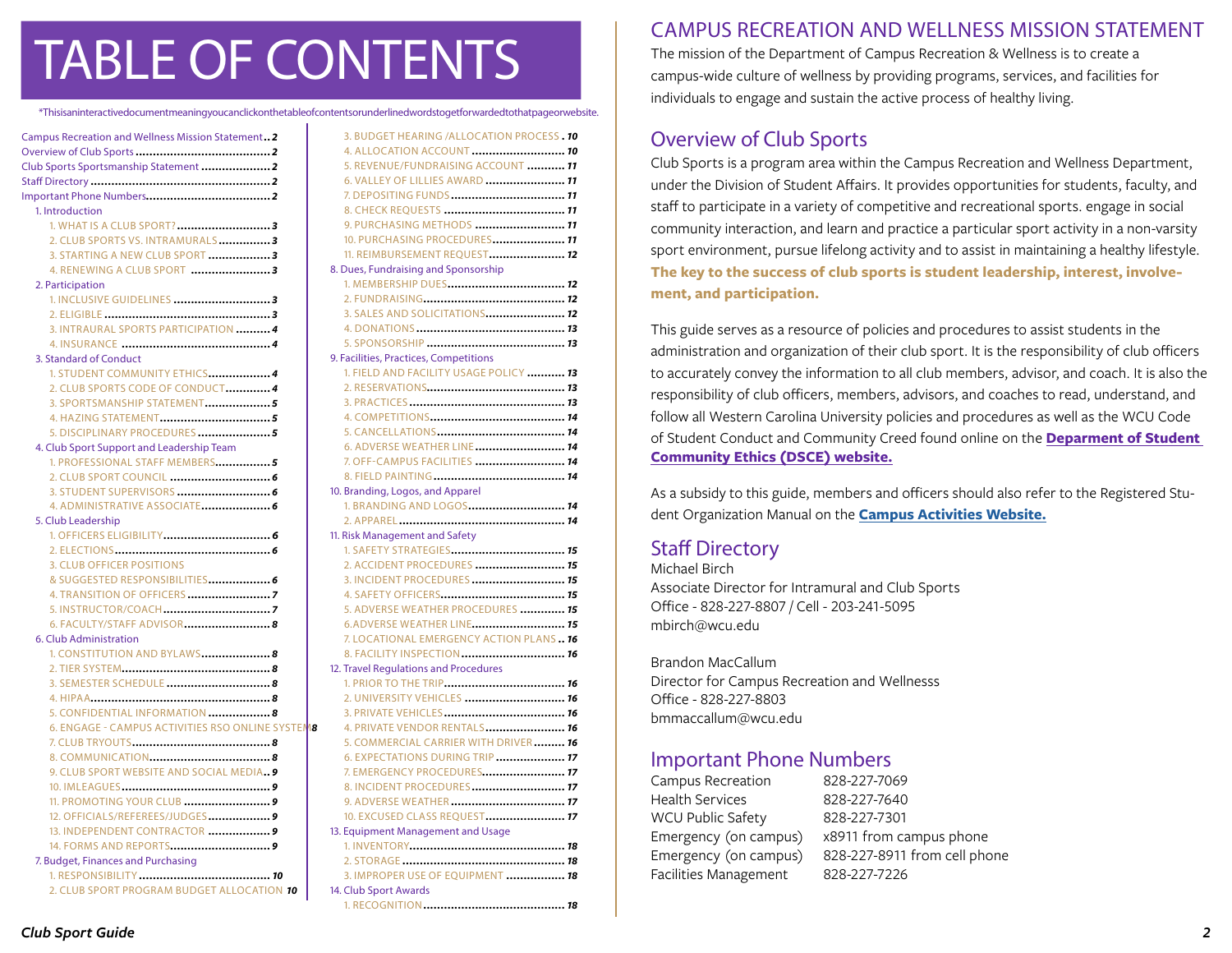## <span id="page-2-0"></span>ARTICLE 1: INTRODUCTION SECTION 1: WHAT IS A CLUB SPORT?

A Club Sport is a Registered Student Organization (RSO) formed by individuals who are motivated by a common interest in expanding their proficiency and participation in a specific sport or competitive physical activity. Club Sports are created and led by students who are responsible for administration of their club including practices, competitions, community service, and membership.

## SECTION 2: CLUB SPORTS VS. VARSITY ATHLETICS

Club Sports differ from varsity athletics in that students are responsible for the administration of their club sport, some of their own expenses, required to have a faculty advisor, and may or may not have a coach. Club Sports are not subject to NCAA regulations but rather the University and Club Sport Program regulations, as well as regulations set forth by a specific sports governing body.

#### SECTION 3: STARTING A NEW CLUB SPORT

- A. Any student can start a Club Sport. The Club Sport Program reviews club requests to determine if there is sufficient student interest and resources to support the activity as well as to evaluate the risks of the activity.
- B. **Refer to [Start a Club Sport.](https://www.wcu.edu/experience/campus-recreation/club-sports.aspx)**
- C. Once all requirements and forms are completed, please set up a meeting with the Associate Director for Intramural and Club Sports.
- D. The Club Sport Council must approve any new or inactive club by a majority vote before becoming an official Club Sport.
- E. New Club Sports may only start at the beginning of the fall semester and must be approved and everything finalized before the start of the fall semester in order to be eligible for a Club Sports allocation.
- F. New Club Sports may become recognized by the Club Sports Program and be active in the fall semester, if the forms are submitted by the deadline for Late Acceptance, and approved. Late acceptance club sports aren't eligible for an allocation that year.

#### SECTION 4: RENEWING A CLUB SPORT

- A. Every club is responsible for maintaining its "active" status with Campus Activities and the Club Sport Program. Each club must renew each year with the club sports program and as a Registered Student Organization (RSO) with Campus Activities.
- B. To renew as an RSO, clubs must renew on Engage, which starts in April.
- C. To renew with the Club Sport program, a renewal form and supporting documentation must be submitted to the Associate Director for Intramural and Club Sports in April.

## ARTICLE 2: PARTICIPATION SECTION 1: INCLUSIVE GUIDELINES

- A. Participation in Club Sports is a valuable part of the educational experience of all students. All students are encouraged to participate regardless of their race, color, religion, sex, sexual orientation, gender identity or expression, national origin, age, disability, genetic information, and veteran status.
- B. If you're seeking special assistance, please notify the Office of Accessibility Resources.
- C. Gender Identity
	- i. Club Sports participation is based on one's self-identified gender.
	- ii. National Governing Bodies that club sports are affiliated with or individual competition sites may have their own guidelines regarding gender requirements. Contact the governing body or competition site to confirm eligibility requirements for competitions.

#### SECTION 2: ELIGIBILITY

- A. Club Officers and members are ultimately responsible for checking their eligibility.
- B. Eligibility to participate in Club Sports is based on the following criteria:
	- i. Currently enrolled and fee paying WCU students (part-time, full-time and graduate) are eligible to practice and compete.
	- ii. Students who withdraw from WCU during a semester are ineligible to continue participating from the date of their terminated enrollment.
	- iii. Faculty and staff are only eligible to practice. They cannot compete at home or away competitions and must submit all player required documents.
	- iv. Current varsity, letter winners and "red shirted" athletes of WCU are not eligible to participate in the same sport they are participating in for Athletics.
- C. Contact the governing body for your sport to confirm exact eligibility requirements for competition. Many sports have specific standards for collegiate competition.
- D. The Registrar's Office needs four business days to verify all rosters required by leagues or tournaments. Clearly write or type required information, and bring the form to the Associate Director for Intramural and Club Sports.

#### SECTION 3: INTRAMURAL SPORT PARTICIPATION

- A. Each intramural sport team may have one-three club sport members on their roster for any activity relating to a corresponding club sport. (*Example: Club Baseball to IM Softball or Club Ultimate to IM Ultimate).*
- B. A participant is deemed a Club Sport athlete if they coach, participate in a club contest, participate in a practice, pay club dues, and/or appear on the active club roster.
- C. Once deemed a Club Sport athlete, they carry this status during the entire academic year including summer. *Example: If a member is on the Ultimate Club Roster in Spring 2018 but decides not to participate in club activities for Fall 2018,*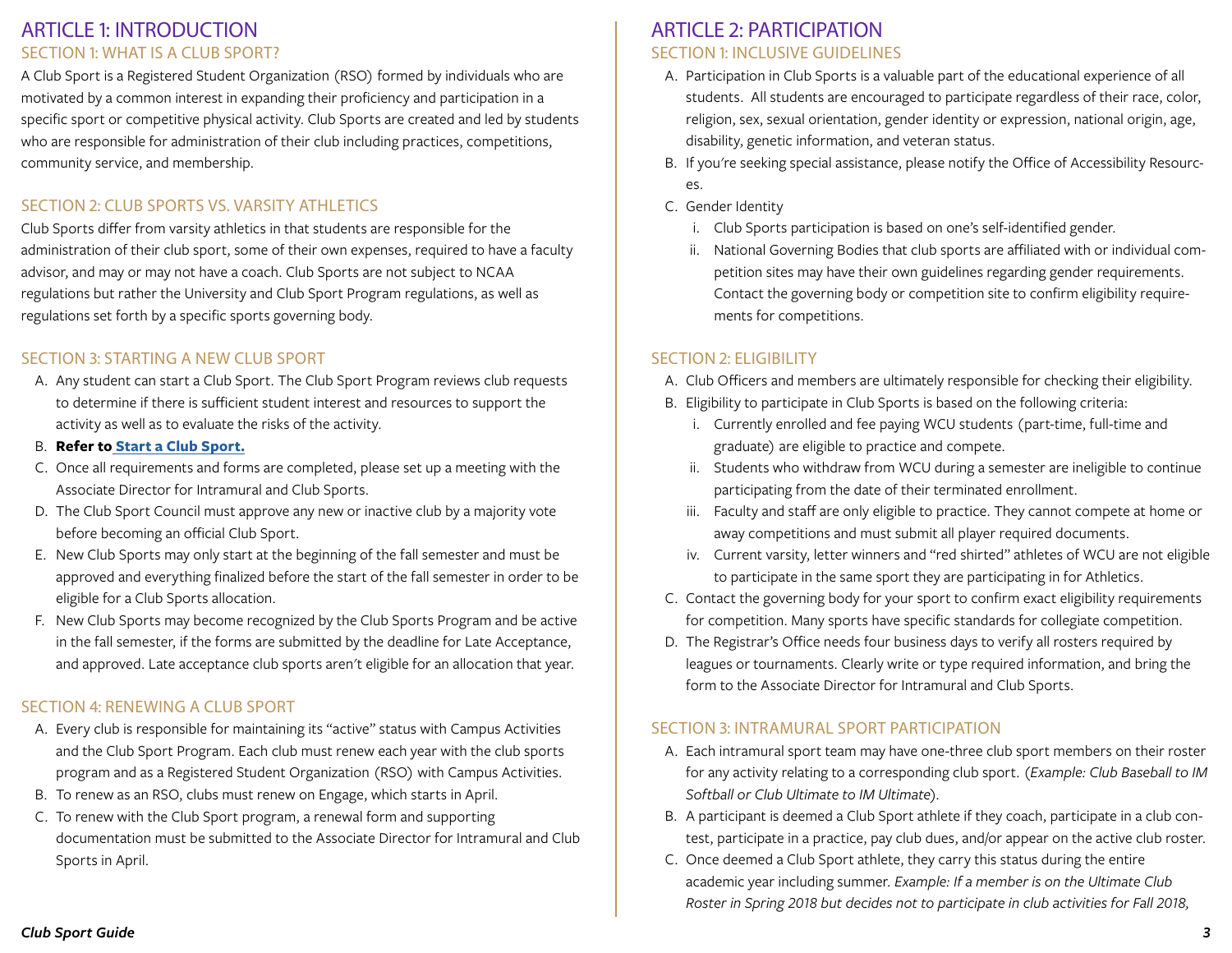*that individual is not considered a club player for the sake of Intramurals Sports.*

- D. Removal of a player from a club roster does NOT affect their club player status as it relates to Intramurals.
- E. Club Sport members may compete in any other non-corresponding sports without restriction.
- F. Previous and current club members should check their club sport status with the Associate Director for Intramural and Club Sport before playing.
- G. It is the responsibility of club officers to inform all club members of this policy.
- H. It is also up to club members to make themselves aware of this policy.
- I. **Refer to [Intramural Sport Participant Guide](http://www.wcu.edu/experience/connect-and-join/campus-recreation/intramural-sports/index.aspx) or specific sport eligibility.**

#### SECTION 4: INSURANCE

- A. Involvement in the Club Sport Program is strictly voluntary. Club members must recognize and acknowledge the inherent risks associated with participation in club sports, which they voluntarily assume. Students who are more than half-time students are required under the UNC School System to have health insurance coverage while enrolled at WCU. For students who are less than half-time, it's highly recommended they are covered by either the university sponsored health plan or covered under another major medical plan.
- B. All club members must sign a risk and release form before any club sport activity. This risk and release recognizes that the member assumes all risks, hazards, and dangers associated with the club sport. By signing this form, the member recognizes that they are giving up the right to sue the State of North Carolina, UNC system, WCU and their governing bodies. Completing this form along with other appropriate club documentation is required before a member is eligible to begin participating in any club sport activity.



## ARTICLE 3: STANDARDS OF CONDUCT SECTION 1: STUDENT COMMUNITY ETHICS

As members of the Western Carolina University community, club sport members have an obligation to conduct themselves and their organization in a mature and responsible manner compatible with the University's function as an educational institution. Inappropriate conduct as well as misuse of equipment and facilities while participating or traveling on behalf of any club sport related activity on or off campus could jeopardize the club's continued status. Non-compliance and subsequent violations may fall under disciplinary guidelines and referral to DSCE. Club officers need to be aware of these expectations and ensure their members adhere to all policies and procedures. Special attention should be made to the following areas:

- i. **[Hazing](http://www.wcu.edu/experience/dean-of-students/student-community-ethics/index.aspx)**
- ii. **[Sexual Assault and Harassment](http://www.wcu.edu/experience/dean-of-students/Sexual-Assault-Awareness/index.aspx)**
- iii. **Weapons -** Club Sports that utilize equipment that resembles a weapon must have approval and an agreement with University Police before using.
- iv. **Alcohol/Controlled Substance/Tobacco -** Club Sport members, officers, spectators, coaches, and advisors are prohibited from possessing or being under the influence of alcoholic beverages/controlled substances or smoking/ non smoking tobacco during any club sport activites whether on or off campus.

## SECTION 2: CLUB SPORTS CODE OF CONDUCT

As a participant in the Club Sport Program, clubs and all their members are expected to abide by the following:

- A. Conduct themselves responsibly and professionally, at all club-sponsored activities. These include, but are not limited to, home and away events, practices, fundraisers and socials. Acceptable behavior includes whether on or off campus.
- B. Understand their actions as an individual, group, or entire club impact the whole club, the Club Sport Program, Campus Recreation and Wellness, and WCU.
- C. Show respect to all teammates, opponents, referees, spectators, and staff.
- D. Adhere to all Club Sports policies and procedures, as outlined in the Club Sport Guide, and through officer training and meetings.
- E. Abide by the expectations outlined under this Code of Conduct and the following sections under Guidelines for Acceptable Behavior.
- F. Adhere to the Code of Student Conduct and live by the Community Creed.
- G. Understand their actions, whether as an individual, group, or entire club, may affect an individual or club's ability to receive any of the privileges afforded to Club Sports.
- H. Sign the Club Sports Code of Conduct form in acknowledgment of the above.

## SECTION 3: SPORTSMANSHIP STATEMENT

The Intramural and Club Sport programs believe good sportsmanship is an integral component of intercollegiate competition, and encourage and promote sportsmanship by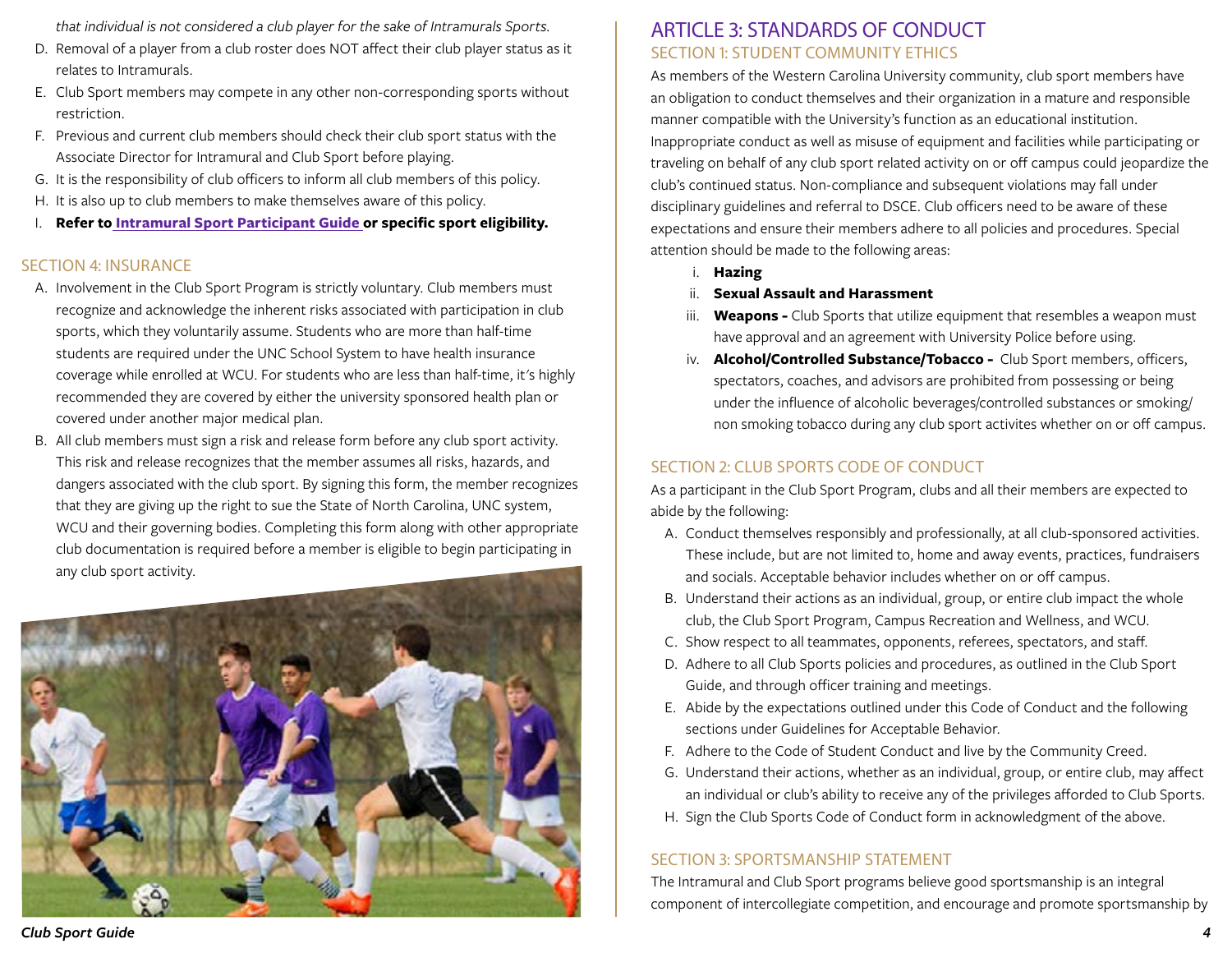<span id="page-4-0"></span>student-athletes, coaches, and spectators. We wholeheartedly embrace the position that, in order for sportsmanship to prevail, coaches, student-athletes, and fans must display respect, fairness, civility, honesty, and responsibility before, during, and after all athletic contests. We encourage fans to support their team, recognize the outstanding performance of opponents, and always exhibit good sportsmanship in their words and actions. We are committed to providing a bully free, safe environment. Offensive language including profanity, derogatory remarks around a person's race, ethnicity, culture, age, gender, sexual orientation, gender identity, ability, national origin, veteran status, socioeconomic class, religion, or professional status, or other intimidating actions directed at officials, event staff, student-athletes, coaches or team representatives will not be tolerated and are grounds for removal from the competition site and grounds for other disciplnary sanctions to be imposed on the club or individual. \*Revised from The NIRSA Sportsmanship Statement

#### SECTION 4: HAZING STATEMENT

Hazing in any form or nature will not be tolerated. The Code of Student Conduct defines hazing as, acting in a manner or creating a situations, whether physical, mental, emotional, or psychological, which subjects another, voluntarily or involuntarily, to behavior(s) which may, as a component of becoming a member of and/or continuing membership in a Student Group or RSO, (a) abuse, mistreat, degrade, humiliate, harm, threaten, and/or intimidate; (b) endanger the mental or physical health or safety of another; (c) induce or coerce another to endanger his or her mental or phsyical health or safety; (d) impede the academic success or a student; and/or violate the Code, University policies, and/or local, state, and/or federal laws. The expressed or implied consent of involved parties will not be a defense. Any club sport member is encourage to report an act of hazing or harassment to the Associate Director for Intramural and Club Sports, as well as file a formal report with the Dean of Students and Student Community Ethics, if they feel they have been a victim of, involved in, or been a witness to any action that violates the welfare of another.

#### SECTION 5: DISCIPLINARY PROCEDURES AND SANCTIONS

- A. Officers, as well as ALL club members, are responsible for knowing policies set forth in this guide as well as applicable university policies. Depending on the infraction, members or the club may receive one or more of the following sanctions in addition to sanctions/requirements of Student Community Ethics (not all possible sanctions are listed). The list is not progressive, meaning that one does not have to precede the other:
	- i. Verbal warning
	- ii. Written warning
	- iii. Possible disciplinary or educational actions
	- iv. Probation
	- v. Educational sessions
- vi. Fines
- vii. Community service
- viii. Loss of funding, practices, travel privileges, ability to host events
- ix. Member or club suspension
- x. Disassociation from the Sport Clubs program
- xi. Referral to Student Community Ethics
- xii. Other sanctions as appropriate
- B. At any time, CRW and/or the University can sanction and/or suspend a club indefinitely. Club sport coaches and officers are expected to enforce the policies and procedures of the program. If a particular club member refuses to adhere to a known policy, the Associate Director for Intramural and Club Sports should be notified immediately.

## ARTICLE 4: CLUB SPORT SUPPORT AND LEADERSHIP TEAM SECTION 1: PROFESSIONAL STAFF MEMBERS

Campus Recreation and Wellness employs an Associate Director for Intramural and Club Sports who is responsible for ensuring clubs operate in a safe and responsible manner benefiting both club participants and university community. General roles of the Associate Director include but are not limited to:

- i. Oversee the Club Sport Program operations.
- ii. Advise clubs on their day-to-day operations.
- iii. Ensure policies and procedures are followed according to CRW, Club Sport, and University guidelines.
- iv. Develop and oversee the allocation budget and distribution of funds to clubs.
- v. Advise and approve scheduling, participant eligibility, purchases, expenditures, fundraising, sponsorships, and community service.
- vi. Assist clubs in coordination of marketing, advertising, and purchasing.
- vii. Ensure compliance with Safety/Risk Management procedures.
- viii. Provide oversight for special events/tournaments.
- ix. Advise the Club Sports Council and its efforts to benefit all Club Sport participants.

#### SECTION 2: CLUB SPORTS COUNCIL (NOT ACTIVE FOR 2021-2022)

This board acts as a liaison between club sport officers/members and the University. The board consists of the following executive positions:

- A. President
	- i. Chair and help set up Club Sport meeting agenda with Associate Director.
	- ii. Keep meetings on task with each agenda.
	- iii. Report on the business of all club sports.
	- iv. Serve on the budget hearing board.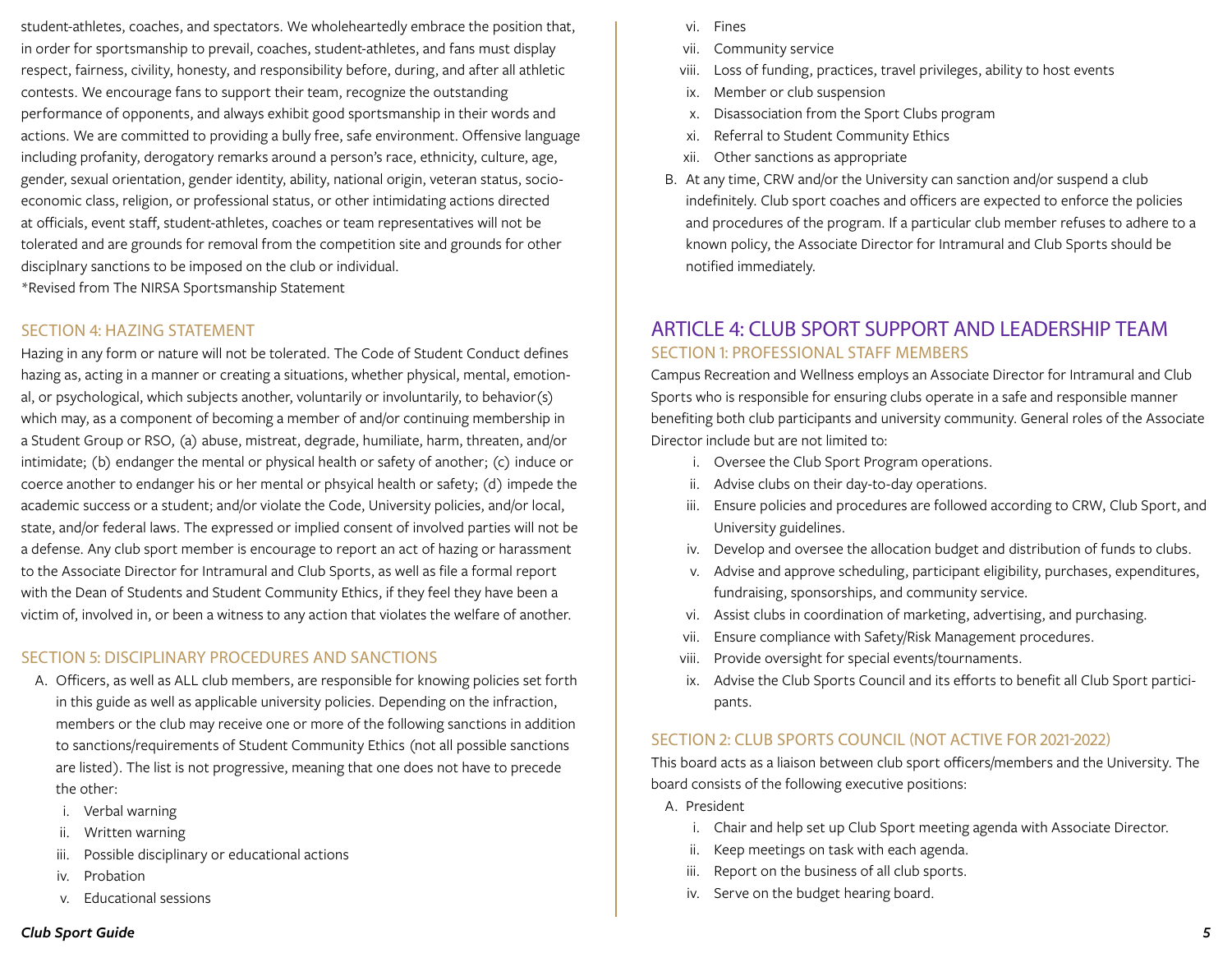- <span id="page-5-0"></span>B. Vice President
	- i. Chair the meetings.
	- ii. Assist President with above items.
	- iii. Serve on the budget hearing board.
- C. Secretary
	- i. Keep a record of proceedings.
	- ii. Serve on the budget hearing board.
- D. Associate Director for Intramural and Club Sports (Has no council vote)
	- i. Serve in an advising role only to the Executive Board
	- ii. Submit items to the council president for discussion and recommendations.
	- iii. Ensure the board makes fair and equitable decisions/recommendations on the affairs of club sports.

## SECTION 3: STUDENT SUPERVISORS

Club Sport Supervisors' primary responsibilities include monitoring club sport events and assisting the Associate Director for Intramural and Club Sports with audits and administrative duties. They assist clubs in set-up, clean-up, compliance with policies, ensure participant/spectator safety, and monitor the condition of the facility.

## SECTION 4: ADMINISTRATIVE ASSOCIATE

The CRW Administrative Associate provides service to students by answering general finance questions and processing financial business including travel reimbursements, equipment orders, and payments to coaches, and governing organizations. The Administrative Associate also receives and monitors all financial deposits from dues, fundraisers, tournaments, and donations.



## ARTICLE 5: CLUB LEADERSHIP SECTION 1: OFFICER'S ELIGIBILITY

- A. Individual clubs set officer eligibility standards.
- B. Faculty and staff may not hold leadership positions in the club.
- C. Elected officers should commit to a full semester and/or full year.

## SECTION 2: ELECTIONS

- A. Officer elections and election processes are dependent on each club's constitution. It is highly recommended elections take place annually and near the end of the spring semester. Announce elections well in advance and allow for all qualified applicants to be notified of candidacy openings.
- B. It is recommended that each club have provisions in their constitution for removal and replacement of officers who are unable to serve due to personal situations, school requirements, or other circumstances that may arise during their term.

## SECTION 3 : CLUB OFFICER POSITIONS & SUGGESTED RESPONSIBILITIES

- A. President (*position is mandatory*)
	- i. Serve as primary contact and coordinator of all club activities.
	- ii. Submit all forms and docments on time to the Club Sports office or IMLeagues.
	- iii. Read, understand, and convey to their club all policies and procedures.
	- iv. Attend or send a team representative to all Club Sport meetings.
	- v. Conduct club meetings and meet with advisor periodically.
	- vi. Assist treasurer in maintaining club budget and awareness of financial status.
	- vii. Assist in organizing fundraising projects.
	- viii. Submit end of semester reports, renewal form and budget presentation.
	- ix. Inform the next club president of all operating procedures of the club.
	- x. Inform the Associate Director for Intramural and Club Sports of changes.
	- xi. Perform duties of other officers if positions are not filled.
- B. Vice President (*position is mandatory*)
	- i. Assist with duties of president.
	- ii. Coordinate matches/games with other colleges, league or governing body.
	- iii. Schedule practices, games, community service, and other club activities.
	- iv. Responsible for league compliance and dues and registration fees.
	- v. Arrange officials, personnel, and field maintenance when necessary.
	- vi. Maintain club equipment and inventory.
- C. Treasurer (*position is mandatory*)
	- i. Maintain accurate budget records while following proper procedures and expenditures authorizations.
	- ii. Relay fund information to club officers and members throughout the year.
	- iii. Assist in developing the club's budget proposal, and partcipate in the club sport budget hearing process.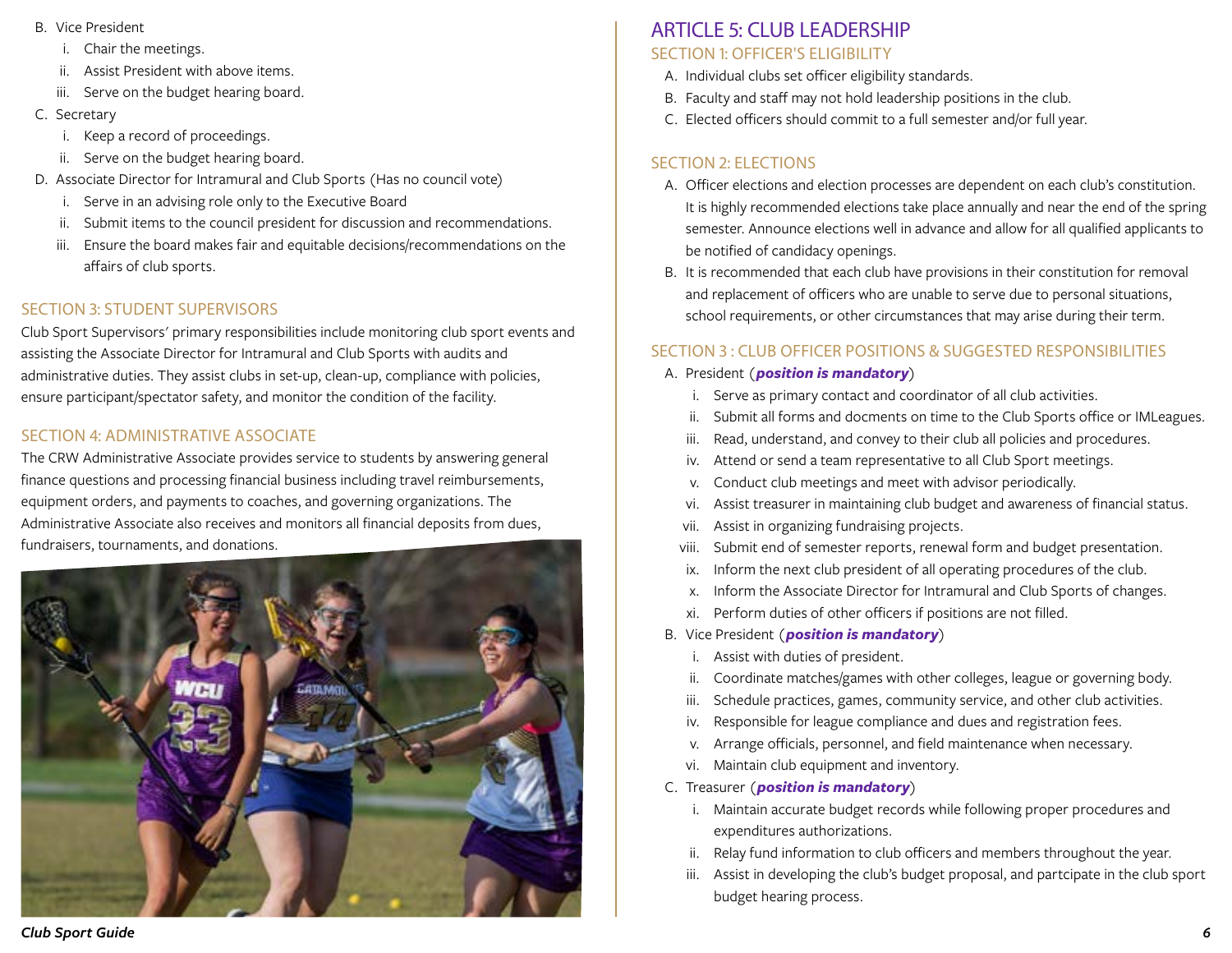- <span id="page-6-0"></span>D. Safety Officers (*positions are mandatory*)
	- i. The Safety Officer has responsibilities for the safety of the club members during competition, practices, travel and team events.
	- ii. One safety officer is required at every club activity.
	- iii. They must have a current CPR/AED/First Aid certification on file with the Club Sports Program. American Red Cross and American Heart Association are acceptable certifications.
	- iv. With assistance of other officers, check facility conditions for safety issues before beginning practices or games and determine whether it is safe to play.
- E. Secretary/Other (position is optional)
	- i. Attend all club meetings and record minutes.
	- ii. Maintain club files and attendance records.
	- iii. Submit online submissions of post game reports.
	- iv. Maintain current list of addresses and telephone numbers for all members
- F. These are only suggested guidelines and clubs can set their own officer responsibilities as set forth by each individual club's constitution and bylaws. Officers may serve in multiple capacities except serving as President and Vice President where only one person may hold each individual officer position.

#### SECTION 4: TRANSITION OF OFFICERS

A smooth transition from outgoing officers to new officers is vital to continuing successful operation of each club. The following should be done by outgoing and incoming officers:

- i. A transition meeting between new and outgoing officers.
- ii. Inventory all club equipment together.
- iii. Review all financial records and forms including last year's budget allocations and end of year report and submit club renewal application.
- iv. Review Club Sports Guide, officer transistion resources and binder materials.
- v. Assist with preparation of the Budget Hearing..

#### SECTION 5: INSTRUCTOR/COACH

- A. Instructor/coaches should have prior coaching and/or playing experience and knowledge relative to the club's activity, as well as safety awareness of the activity.
- B. Instructor/coaches should restrict their contributions to coaching and minimize active involvement in club management. They may serve as an advisor if they are a full-time WCU faculty/staff member. The philosophy and key to the success of Club Sports is the continued emphasis placed on student leadership and participation.
- C. If a club desires to have a paid coach/instructor position, an independent contract must be created, approved and competed by club officers, the Administrative Associate, and the Associate Director for Intramural and Club Sports at least three weeks prior to the start of the semester.
- D. Student coaches are not eligibile for payment since they have the opportunity to

participate in dual capacities that may have a conflict of interest.

- E. It is recommended for each club to have an agreement between the club and coach which outlines their responsibilities and limitations. Continuation of these duties is not automatic every semester and suspension/termination of coaches can occur at any time by club officers, the Club Sports Program, or University administration.
- F. The coach's responsibilities include:
	- i. Attend and supervise contests, practices and travel.
	- ii. Establish conditioning and training programs to physically and mentally prepare participants for competition.
	- iii. Promote participant responsibility in the display of proper conduct and sportsmanship when in competition and any other time the coach is with the club.
	- iv. Display the standard and image befitting of a coach or representative of WCU.
	- v. Follow a club's league or oganization guidelines.
	- vi. Be knowledgeable of all information in the Club Sport Guide.
	- vii. Read and sign the **[Coach Agreement Form.](https://www.wcu.edu/WebFiles/Coach_Agreement_Form.pdf)**

#### SECTION 6: FACULTY/STAFF ADVISOR

- A. Each club sport must have a club advisor who is a *full-time* WCU faculty or staff member. While the advisor provides guidance and assistance to the club, the members are responsible for decisions governing the club. The philosophy and key to the success of club sports is the continued emphasis placed on student leadership and participation.
- B. *The advisor must be one full year removed from participating with the club as an active member.*
- C. The advisor's responsibilities include:
	- i. Serve as a resource, utilizing campus and community resources.
	- ii. Complete and abide by the Clery Act Training.
	- iii. Keep informed about club activities.
	- iv. Attend club meetings/practices/events when deemed appropriate.
	- v. Accept Faculty/Staff Advisor request on WCU Engage.

## ARTICLE 6: CLUB ADMINISTRATION SECTION 1: CONSTITUTION AND BYLAWS

A. Club Sports, like all WCU RSO's, must have an approved constitution and bylaws on Engage and within their respective binders. It's extremely important to have updated bylaws to govern your club.

#### SECTION 2: TIER SYSTEM

A. The Club Sport program utilizes a tier system to identify, accommodate and meet the needs of a diverse group of competitive clubs. This tier system defines programmatic, financial, and operational expectations for clubs. All clubs, regardless of tier, must be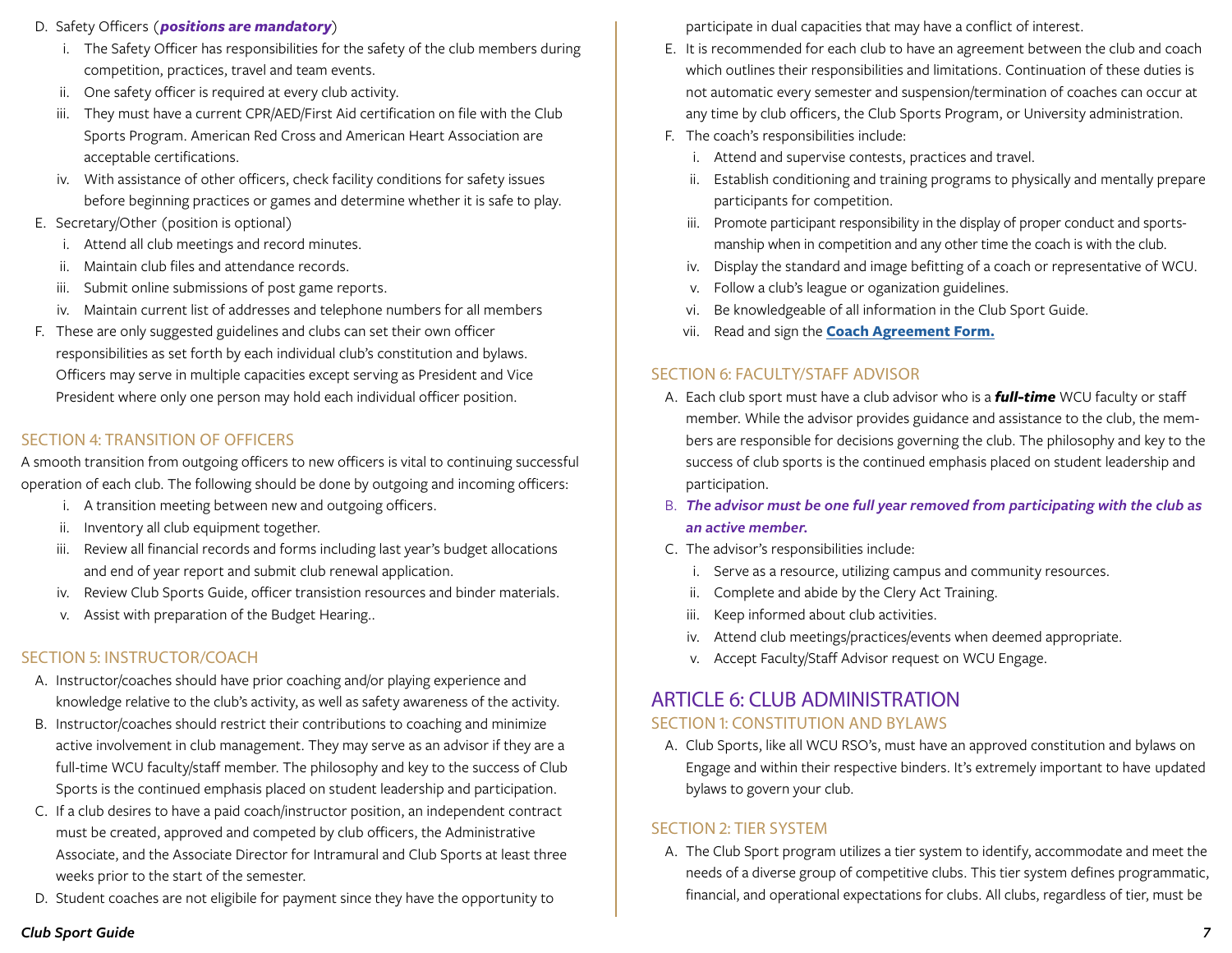<span id="page-7-0"></span>a Registered Student Organization. Campus Activities, as well as CRW, reserves the right to evaluate and reclassify clubs at any point throughout an academic year.

B. *Refer to [Club Sports Tier Requirements.](https://www.wcu.edu/WebFiles/CS_Tier_Structure.pdf)*

## SECTION 3: SEMESTER SCHEDULE

- A. The Club Sport semester scehdule is an important resource for officers as it contains deadlines, meeting times, and other club related dates. It is the officers' responsibilty to follow the schedule and meet any set deadlines.
- B. Not meeting deadlines, submitting monthly attendance reports late, or missing mandatory meetings or trainings could affect a club's tier standing in the following year.

## SECTION 4: HEALTH INSURANCE PORTABILITY AND ACCOUNTABILITY ACT (HIPAA)

- A. WCU is required by federal law to ensure that all patients' protected health information (PHI) is kept confidential. Information obtained from or about a patient by any club officer should not be shared with anyone except as required by law.
- B. All officers must agree to protect this information and maintain all in a manner consistent with the requirements outlined under the federal privacy regulations. Any breach of the terms outlined in this agreement will subject the individual to penalties, including disciplinary action, under policies of WCU as well as any applicable State and Federal Law.

#### SECTION 5: CONFIDENTIAL INFORMATION

A. Club Sport Officers may have access to confidential or personal information and it is important that all personal information, 920 numbers, incident/accident reports are kept confidential. Club contact lists are used for program purposes only.

## SECTION 6: ENGAGE - CAMPUS ACTIVITIES RSO ONLINE SYSTEM

- A. Clubs are responsible for renewing their RSO status with Campus Activities and Engage by the fall deadline as set by Campus Activities.
- B. All clubs must maintain an active Engage page with current information.
- C. For questions, contact the Assistant Director for Student Clubs and Organizations.

## SECTION 7: CLUB TRYOUTS

- A. The Club Sport program does not require clubs to hold tryouts for eligible members. Club tryouts are contingent and based on individual clubs' processes.
- B. If your club chooses to host a try out, please adhere to the following:
	- i. Each club must have a judging and evaulation system in place. Current officers and players refrain from being the only judges as a conflict of interest may arise.
	- ii. A faculty/staff/advisor/coach should be present to help judge.
	- iii. A tryout roster which includes names, ratings, selection choices, positioning,

and reasonings is highly recommended.

- iv. Tryouts cannot be used to deny membership in the club, but may be used to determine a competitions roster versus a practice roster.
- v. If members want to join after the tryout period has ended, they should be evaluated on the same basis and criteria as tryout participants.

## SECTION 8: COMMUNICATION

- A. Email is an official form of communication of the Club Sports Program and the Associate Director for Intramural and Club Sports. Important messages and reminders are sent out to the club's officers. Only one president, one vice president and one treasurer are listed on the contact list.
- B. IMLeagues is used for forms between members, officers and the Associate Director for Intramural and Club Sports. Members' emails and phone numbers should be current in IMLeagues.
- C. For quicker and more immediate responses, texting will be used between the Assistant Director for Intramurals and Club Sports and club officers.

## SECTION 9: CLUB SPORT WEBSITE AND SOCIAL MEDIA

- A. It is imperative the Club Sports Program maintain a professional and inclusive image throughout its various website and social media accounts.
- B. Club Sport Nomenclature
	- i. Clubs must refer to themselves as club teams, i.e. Club Rugby at WCU.
	- ii. **Refer to [RSO/Club Sport nomenclature and branding guidelines.](http://www.wcu.edu/experience/connect-and-join/campus-recreation/club-sports.aspx)**
- C. Club Sport Websites
	- i. The Club Sport website is the main resource hub for prospective and current members and utilization is required to obtain forms and documents.
	- ii. Each club team may have an individual upated club website. This is a great way to inform prospective members and fans about your club.
- D. Club Social Media Accounts
	- i. Clubs should utilize social media to engage and update their fans and members.
	- ii. Respect, engage, and excite your audience to grab their attention.
	- iii. Always engage with your fans and refrain from adding fans to your personal pages. Encourage them to follow the team and not you. By doing so, you will be better able to maintain privacy and preserve your right to personal expression on social media sites.
	- iv. **Refer to [CRAZIER Social Media Posting.](https://www.wcu.edu/WebFiles/CRAZIER_Social_Media_Posts.pdf)**

#### SECTION 10: IMLEAGUES

IMLeagues is the official roster and reports online management system for the Intramural and Club Sports programs.

A. There is a "Club Sports" portal that all club officers and members must register on and within their respective club/s before participating in any club sport activity.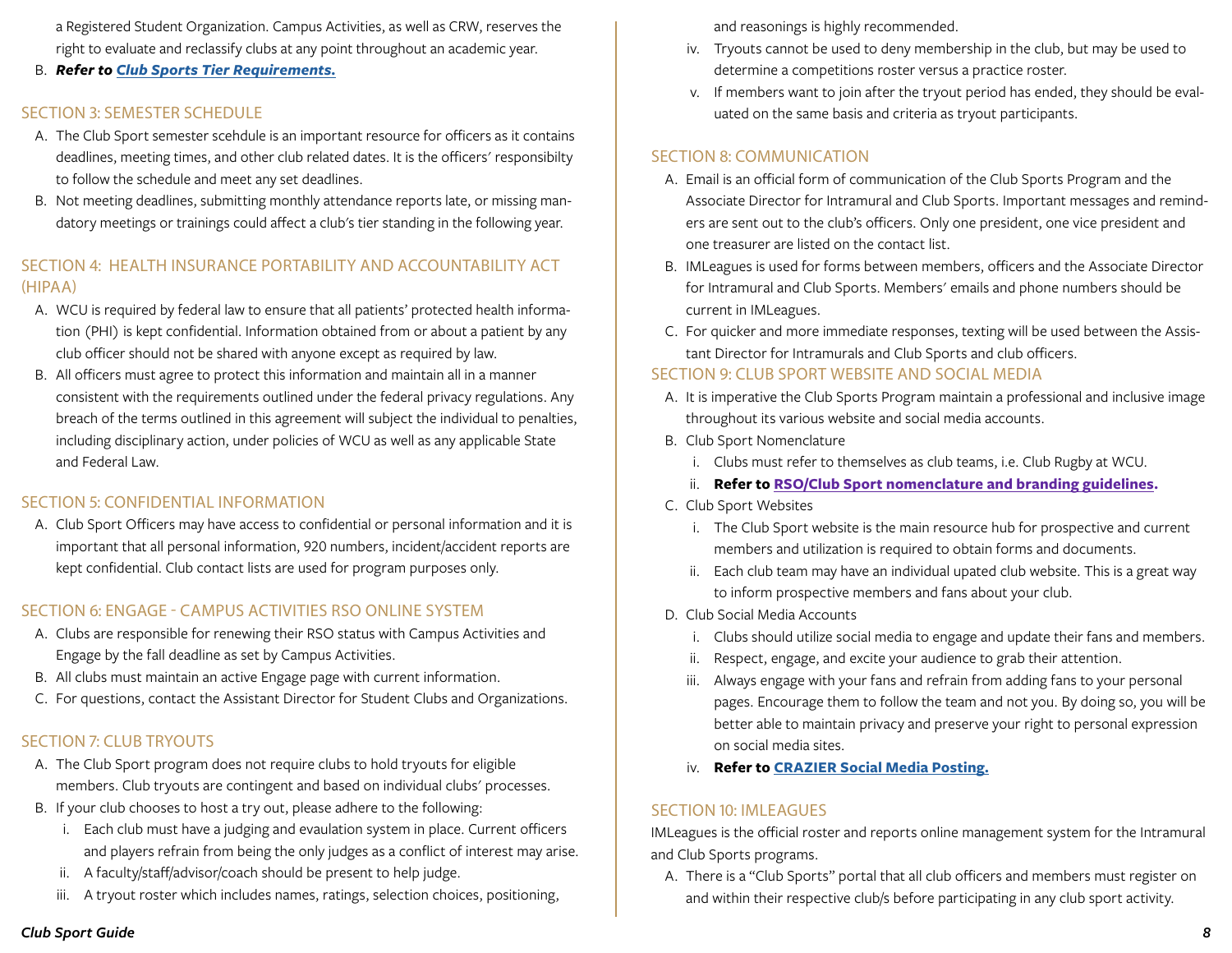- <span id="page-8-0"></span>B. All club presidents are given administrative capabilities to manage their club portal.
- C. Forms and reports are submitted electronically through the IMLeagues portal.
- D. Clubs are capable of using IMLeagues for team messaging and engagement and should keep an updated description of their club on their main page.
- E. **Refer to the I[MLeagues How to Guide For Officers.](http://www.wcu.edu/experience/connect-and-join/campus-recreation/club-sports.aspx)**

#### SECTION 11: PROMOTING YOUR CLUB

- A. When creating published media through outlets such as fliers, digital signage, newspapers, magazines, websites or social media, keep in mind that your club is representing WCU, the Division of Student Affairs, CRW, Club Sports, and ultimately yourself. Please refrain from the use of inappropriate language/written words, graphics, and pictures. Remember that you may indirectly or unintentionally burn a bridge that your club may need in the future.
- B. **Refer to [University Policy 82](http://www.wcu.edu/discover/leadership/office-of-the-chancellor/legal-counsel-office/university-policies/numerical-index/university-policy-82.asp) & [114](http://www.wcu.edu/discover/leadership/office-of-the-chancellor/legal-counsel-office/university-policies/numerical-index/university-policy-114.asp) regarding postings, assemblies, etc***.*

#### SECTION 12: OFFICIALS/REFEREES/JUDGES

- A. Scheduling of officials/referees/judges for competition and/or special events is the responsibility of the individual club. Club representatives are required to provide qualified, certified individuals to officiate/referee or judge any competitive activity or special event that takes place on university premises.
- B. Clubs can pay for referees in the following ways:
	- i. If hired through an officials' association or club league, then that official already has their tax information with that association and the association is their employer. In this case, supply an invoice from the association at least one week prior to that home match. The university issues a check after services are rendered to the association to pay the refs.
	- ii. If hiring independently, not through an association, an independent contract is required for each official.
	- iii. Officials can volunteer their time, unpaid, to officiate your games.
	- iv. If not followed, then your club can't pay for referees out of your club accounts.
	- v. You cannot pay officials out of pocket and request a reimbursement.

#### SECTION 13: INDEPENDENT CONTRACTOR (REFEREE, COACH, ETC.)

- A. An independent contract (IC) and any supporting documents (W2/I9)are required by hard copy no later than one business day prior to the services rendered.
- B. Each club should have in writing the terms of the contract with the Independent Contractor for each event (Ex: fees, travel, etc.). A club officer and the Independent Contractor need to sign the agreement.
- C. Submit the completed contract and agreement to the Associate Director. Accounts Payable will submit this request for approval. Once approved, Accounts Payable will proceed with issuing a check. This can take approximately two weeks once the

proper paperwork is submitted.

D. If you want to have a check on site, fully submit all docments two weeks in advance.

## SECTION 14: FORMS AND REPORTS

| <b>Form / Report</b>         | <b>Requirement</b> | <b>Deadline</b>                     |
|------------------------------|--------------------|-------------------------------------|
| Assumpt. of Risk/Emer. Info  | Mandatory          | Due before participation            |
| Club Sports Code of Conduct  | Mandatory          | Due before participation            |
| Official Roster              | Mandatory          | Due three weeks after school starts |
| Travel Request Form          | As needed          | Due by Thursday before travel       |
| Post Competition Report      | As needed          | Due day after return from travel    |
| Community Service Report     | As needed          | Due day after completion            |
| Accident/Incident Report     | As needed          | Due day after incident/accident     |
| Reimbursement Form           | As needed          | Due as needed and within 10 days    |
| DCA Solicitation & Food Form | As needed          | Due to DCA before solicitation      |

## ARTICLE 7: BUDGET, FINANCES, AND PURCHASING SECTION 1: RESPONSIBILITY

- A. The responsible management of organizational funds is critical to a club's operation. Club officers assume the responsibility of guaranteeing that expenses support the club's mission and goals and expenses do not exceed income.
- B. Treasures should keep an accurate account of each of their clubs accounts, purchases, individual due payments, and everything related.

## SECTION 2: CLUB SPORT PROGRAM BUDGET ALLOCATION

A. These funds are divided amongst club sports from the overall Club Sport Program Allocation, comprised of student activity fees. The Vice Chancellor for Student Affairs decides the overall Club Sport allocation. Guidelines for the allocation and expenditure of funds are determined by the Club Sports Council, the Associate Director, and University Policy.

## SECTION 3: BUDGET HEARING/ALLOCATION PROCESS

- A. Each spring, budget hearings are held to determine each club's allocation funds for the following academic year.
- B. The Club Sport Council Budget Hearing Committee will use the following criteria to determine funds:
	- i. Cost of league dues, member dues, and entry fees for club events
	- ii. Number of active members (as described by average members at club actvities)
	- iii. Number of fundrasing activities and amounts collected.
	- iv. Cost of equipment and club uniforms.
	- v. Distance traveled for games/events.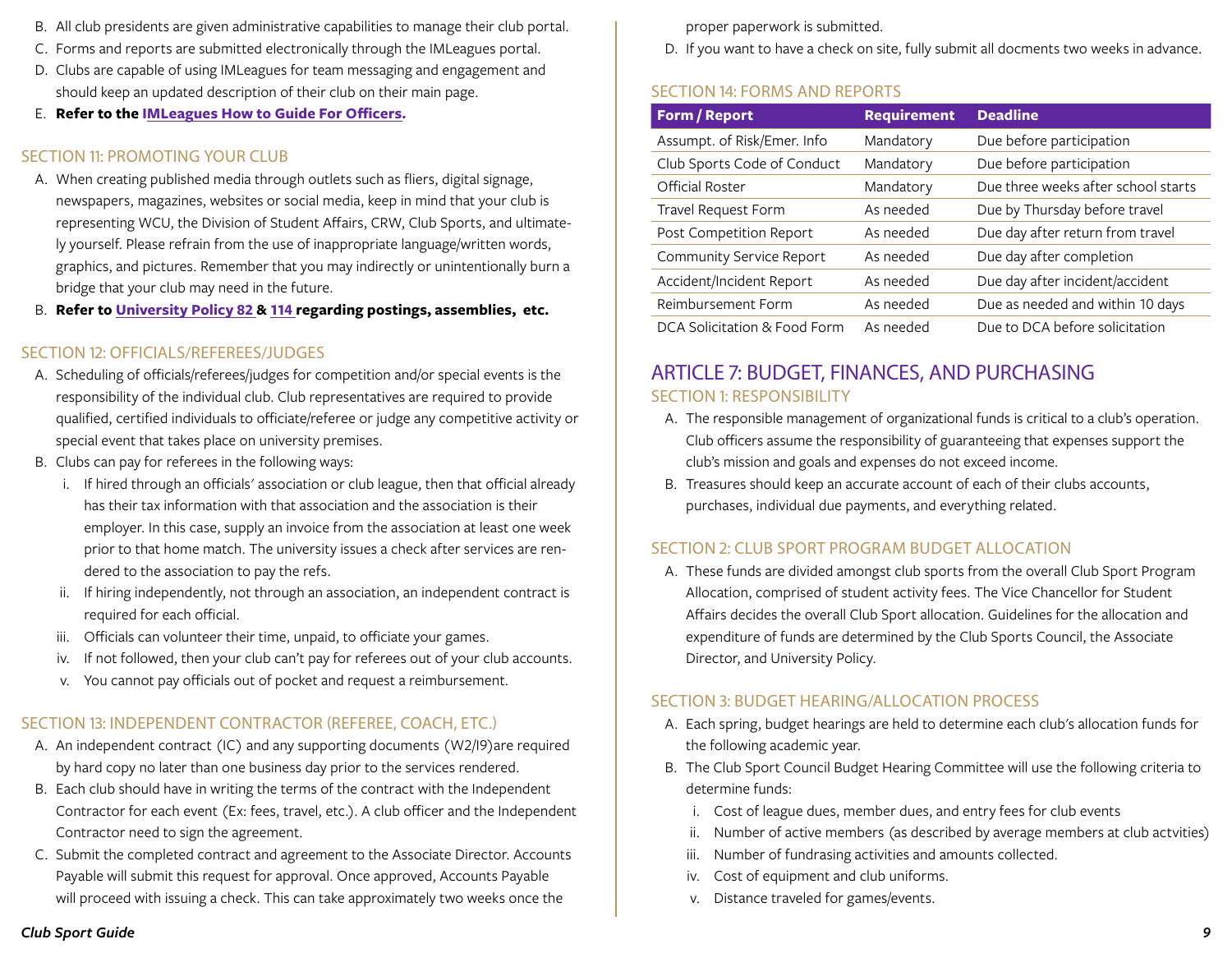- <span id="page-9-0"></span>vi. Number and quality of competitions.
- vii. Number of community service projects completed.
- viii. Number of Club Sport meetings attended.
- ix. Club audits scores.
- x. Timely submission of all required reports and forms.
- xi. Following all policies and procedures
- xii. Fiscal handling of dues, donations, fundraising and budgeted money.
- xiii. Level of effective communication with club members, advisor, coach, and Associate Director for Intramural and Club Sports.
- xiv. Any negative image portrayed by the club.
- xv. Overall club community and engagement
- C. The budget hearing proposal process goes as follows:
	- i. Clubs will sign up for a scheduled budget hearing time in April.
	- ii. Each club gives a 15 minute presentation on their club highlights and accounts for the upcoming year, and rationale for their allocation request.
	- iii. May have one current year's officers and who is not the main presenter
	- iv. Proposals should not exceed the maximum amount listed for a club's given tier and should reflect a good steward's proposal.
	- v. After all proposals are heard, the committee meets and recommends the allocation amounts for each club.
	- vi. Once determinations are made, each club will receive a correspondence stating their allocation amount. Allocation amounts given at this time may vary based on determination of actual CRW budgets for next fiscal year. Clubs gain access to funds when final budgets are allocated to CRW that academic year.
	- vii. Clubs who fail to attend or are late to their budget hearing shall be ineligible for funding through this process.



## SECTION 4: ALLOCATION ACCOUNT

- A. Each club sport has a University allocated funds account.
- B. Club Sport allocations are designed to provide a fraction of the club's operating budget and used to assist with standard operating costs.
- C. Unspent allocated funds do not roll over to the next academic year.
- D. Funds will not be available until all beginning semester requirements are met.
- E. Purchases allowed from allocation funds:
	- i. Facility rentals
	- ii. Team governing body, league, competition registration/entry fees
	- iii. Referees/judges/officials
	- iv. Lodging
	- v. Equipment for the use of the whole club
	- vi. Team-owned uniforms (with the appropriate conditions of care, maintenance, and plan to use for at least three years)
	- vii. Travel including mileage (at club sport rate or lower), tolls, and parking
- F. Purchases not allowed from allocation funds
	- i. Personal apparel/uniforms/equipment
	- ii. Rented vehicles **(Refer to [Article 12, Section 3: Private Vehicles\)](#page-16-0)**
	- iii. Food or drink
	- iv. Trophies, prizes, awards, plaques, banquets, charitable contributions, gifts (including to coaches and/or volunteers), alcoholic beverages
	- v. Individual memberships to governing organizations
	- vi. Other items as specified by WCU purchasing guidelines

## SECTION 5: REVENUE/FUNDRAISING ACCOUNT

- A. In addition to the allocation account, all clubs have a revenue account with the Club Sports program. This account is for funds generated by the club and is the club responsibility to maintain a fiscally sound revenue/fundraising account.
- B. All dues, fundraised, and sponsorship money is deposited into this account.
- C. Purchases from this account are more flexible than the club's allocation account.
- D. Funds in this account roll over from year to year.
- E. *Activities that raise funds during the current academic year only apply in that academic year. Even if checks/money are recieved in the new academic year.*

## SECTION 6: VALLEY OF LILLIES AWARD

- A. These funds come from those clubs who participated in Valley of Lillies 5k and Half Marathon and chose to do it has a fundraising event.
- B. Purchases allowed from VOL's award:
	- i. Competitions
	- ii. Lodging
	- iii. Travel including mileage (at club sports rate or lower), tolls, and parking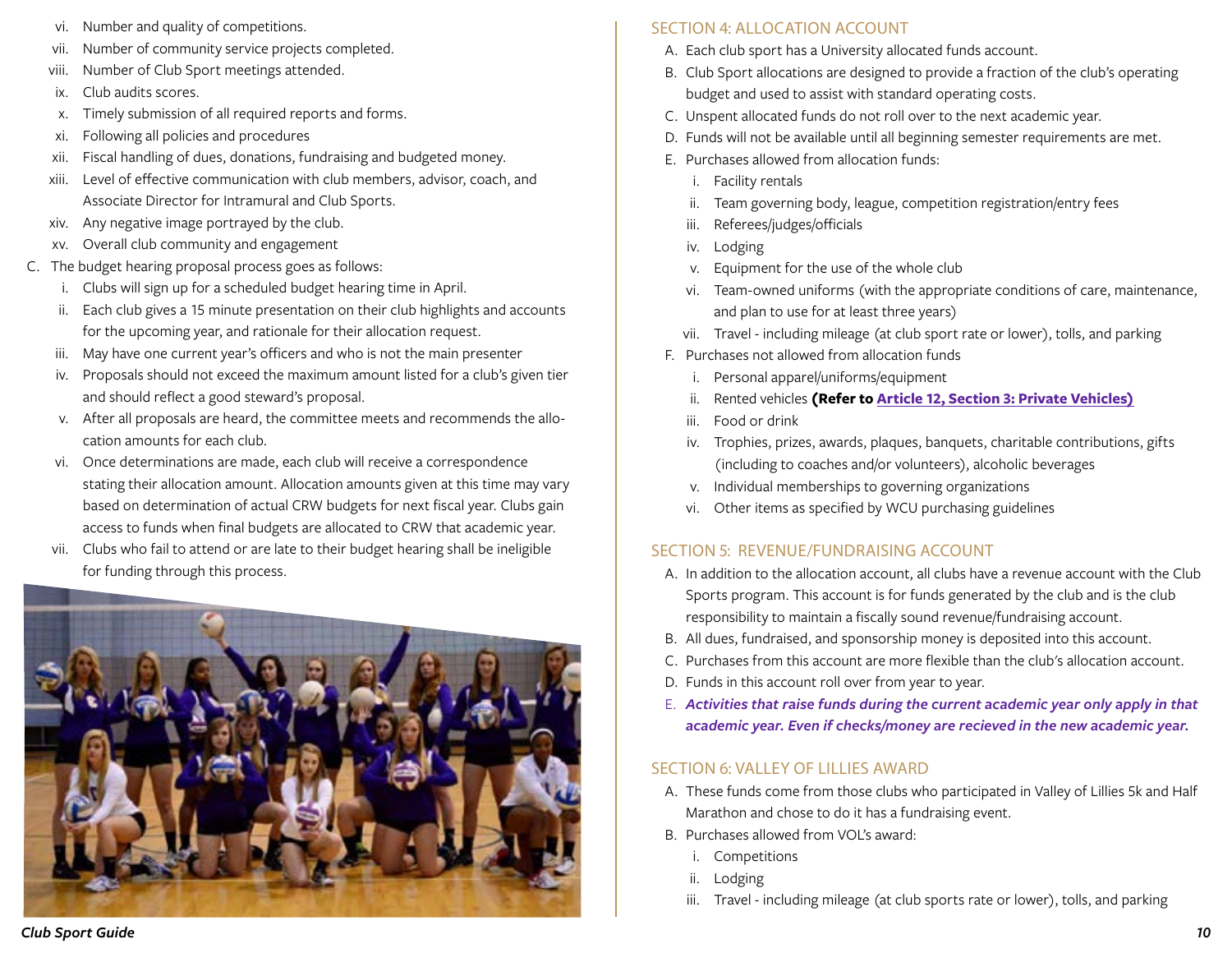#### SECTION 7: DEPOSITING FUNDS

- A. Must deposit fundraising or revenue efforts funds into a clubs revenue account within two business days following collection. These funds should never be deposited in a personal bank account.
- B. All entry fees, apparel sales, dues, and other financial transactions should be properly documented via receipts or logbook.
- C. Make all checks payable to WCU Campus Recreation and Wellness or WCU (Club Sport) (ex: Club Baseball). No one should write checks out to an individual club member.
- D. Submit all deposits with the Associate Director or Administrative Support.
- E. *Deposits must go in by June 1st to count for the previous academic year.*

#### SECTION 8: CHECK REQUESTS

- A. To avoid paying for a certain expenses (ex: registration fees) out of pocket, a check request can be made, the following procedures must be followed:
	- i. Submit invoice documentation of the cost of registration plus the complete mailing address at least ten business days ahead time from when you need to pick up or have the check mailed to the entity.
	- ii. We may have to request a W9 tax document from the entity, which will delay the process. Must have the tax document first, before processing the check request. Please submit at least 15 business days weeks ahead of the time you need the check to be picked up at the CRC or mailed to the entity.

#### SECTION 9: PURCHASING METHODS

#### A. Purchase order

- i. Used for equipment, uniforms, and food
- ii. Requires a quote from vendor
- iii. If Ingles/Walmart, just need a description and amount. Can't go over amount
- iv. Takes up to one week to process after getting quote
- B. Check request
	- i. Used mainly for tournament/entry fees/official's pay
	- ii. Requires a quote/invoice from hosting organization
	- iii. Takes up to two weeks to process after getting quote/invoice
- C. Purchase card (p-card)
	- i. Used for online sources, over the phone purchases, or in-person purchases at Ingles/Walmart (Cardholder must be present for any transaction)
	- ii. Can only purchase from vendors who don't charge tax online
	- iii. Awards cannot be purchased with p-cards
- D. Travel purchase card (Travel p-card)
	- i. Used for online hotel or AirBnB reservations/payments (Cardholder must be present for any transaction)
- ii. Can only be used for reservations in which the card isn't required to be present at time of check-in. A club member's personal card will be used for incidentals or additional charges during hotel stay
- iii. Used as a third party authorized method of payment
- E. Personal funds
	- i. Club members or officers can pay out of pocket and can request to get reimbursed afterwards

#### SECTION 10: PURCHASING PROCEDURES

- A. For all purchases, make sure your club has sufficient funds. The following purchasing procedures are in place in order to ensure a smooth and timely process.
- B. If purchasing equipment or paying for a tournament/league fee by internet source, email the following information to the Associate Director:
	- i. Include pertinent information to you receiving the correct product. (Ex. vendor, item #, size, quantity, color, logo, etc.)
	- ii. The link to each individual item. (Not the link to the cart).
- C. If purchasing the above from a non-internet source, bring or email the following information to the Associate Director:
	- i. An itemized quote from the vendor stating:
		- 1. Items, size, quantity, color, etc.
		- 2. Vendors name, address, telephone #, and contact person.
- D. Payment: Vendor must accept purchase orders or take a credit card from a tax-exempt institution. Additionally, vendors must be willing to be paid after we receive the product and/or service. Advance payments are not allowed.
- E. Allow at least two weeks for any purchase to be approved and processed. This is especially important if the club needs a certain item by a specific date so plan accordingly.
- F. All purchases are delivered to the CRC, 379 Memorial Drive, Cullowhee, NC, 28723.
- G. A notification is sent to the club once the product is received.
- H. Any deviations from this procedure can possibly cause delays.

#### SECTION 11: REIMBURSEMENT REQUEST

In order to get reimbursed for out-of-pocket expenses the following procedure are in place in order to receive your reimbursement check in a timely manner:

- A. All reimbursement requests are required within 10 days of the receipts.
- B. Individual receipts are required. Credit card statements are not accepted.
- C. Each club will determine if they are reimbursing for non-travel and travel expenses. Carpooling is always expected in order to keep expenses to a minimum.
- D. *For supplies and registration expenses:* attach individual receipts and any sufficient documentation to support the reason for the expenditure.
- E. *For travel expenses:* include mileage and receipts to hotels, road tolls, parking.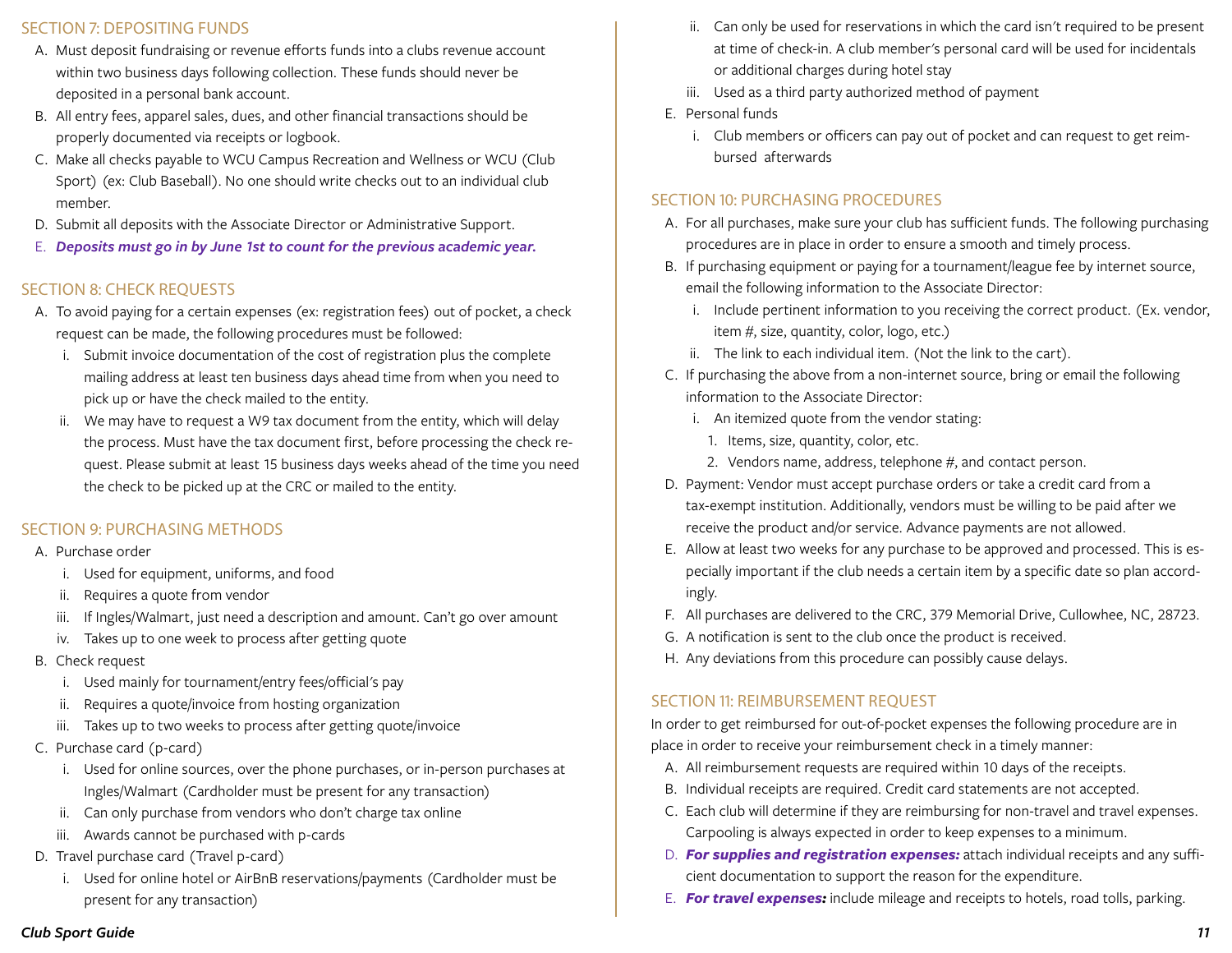- <span id="page-11-0"></span>F. Submit all receipts, supporting documents and the reimbursement form with your full name, 92#, email and mailing address to the Associate Director.
- G. Once everything is submitted, you are then required to come in and sign a check request before it is officially submitted. You are emailed when the form is ready for your signature. Your promptness of signing the check request will determine the time it takes to process your check. If you fail to sign the document by the last day of classes each semester, you will not be reimbursed.
- H. After receiving the correct paperwork, AP will proceed with issuing a check. Two weeks are normally required for the AP office to mail a check and may take up to three weeks before you receive your check in the mail.
- I. Reimbursement requests that are not legible, properly completed, signed, and/or accompanied by appropriate documentation are not processed and returned to the originating person/club for correction, thus delaying the process.
- J. If several members have receipts for expenses:
	- i. The receipts are combined and sent to AP as one travel reimbursement.
	- ii. A designated member submits all receipts in their name.
	- iii. A check is issued to the designated member and they distribute the money.

## ARTICLE 8: DUES, FUNDRAISING, AND SPONSORSHIP SECTION 1: MEMBERSHIP DUES

- A. As a means to offset operating costs, clubs may request membership dues. The amount of member dues is at the discretion of each club's leadership.
- B. It is recommended clubs show the benefits of paying membership dues.
- C. A refund of dues can be issued with permission from the President/Treasurer.
- D. Dues don't count towards the fundraising requirements for club sport tiers.

#### SECTION 2: FUNDRAISING

- A. A fundraiser is defined as an attempt by a club sport to raise money for its own purposes, to support a program or event, or to benefit a charity.
- B. Clubs should pre-approve unique fundraisers with the Associate Director for IM and Club Sports.
- C. Club Sports are required to raise a certain amount based off their tier. Clubs are encouraged to raise more than is required in order to operate their clubs effectively.
- D. Although Club Sports receive funding from student activity fees, each Club Sport should strive to become financially independent of the Club Sports Program.

#### SECTION 3: SALES AND SOLICITATIONS

A. Any club wishing to solicit funds or engage in the sale or promotion of services or products on campus must receive permission from the Associate Director for IM and Club Sports and submit a solicitation form to Campus Activities. The Associate Director for IM and Club Sports and the Department of Campus Activities maintain



the right to deny any application or restrict any sales/soliciation activity.

- B. Raffles and games of chance are not allowed per university policy.
- C. **Refer to [DCA Solicitation Form.](http://www.wcu.edu/experience/connect-and-join/campus-activities/roomreservations.aspx)**
- D. **Refer to [University Policy 114](http://www.wcu.edu/discover/leadership/office-of-the-chancellor/legal-counsel-office/university-policies/numerical-index/university-policy-114.asp) regarding sales and solicitations.**

#### SECTION 4: DONATIONS

- A. Clubs may collect or solicit monetary, in kind, or equipment based donations from sources inside and outside of the university.
- B. Monetary donations are not tax deductible for the donor, and a the university's tax ID number can not be provided.
- C. Gifts-in-kind may be tax deductible for the estimated value of the equipment.
- D. Upon receipt of donations, a club representative should send the donor a thank you letter.
- E. **Refer t[o Support Us Page](http://www.wcu.edu/experience/connect-and-join/campus-recreation/club-sports.aspx).**

#### SECTION 5: SPONSORSHIP

- A. Club Sports can seek the aid of off-campus organizations or companies in sponsoring the club. There are University policies and regulations, which govern private organizations sponsoring a student organization. Additionally, clubs must abide by University policies when printing materials or apparel containing sponsorship logos.
- B. Contact the Associate Director for Intramural and Club Sports when the club has a sponsorship opportunity.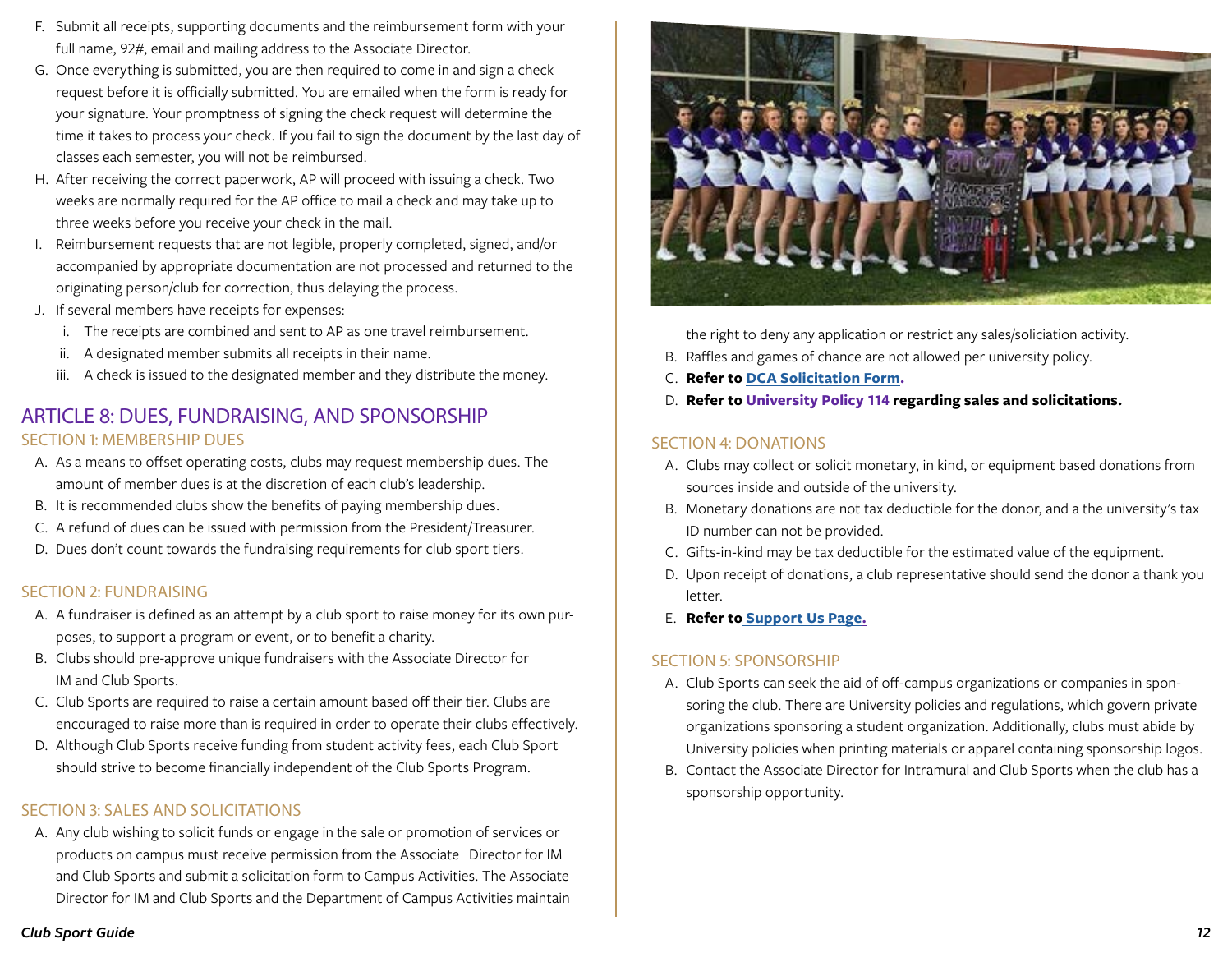## <span id="page-12-0"></span>ARTICLE 9: FACILITIES, PRACTICES, COMPETITIONS SECTION 1: FIELD AND FACILITY USAGE

- A. Clubs must be good stewards of facilities and fields to ensure quality-playing space.
- B. Clubs should practice/compete during their reserved time and facility.
- C. The Club Sport Supervisor and officers should inspect all fields/facilities for use before competitions begin. Refeerees will also inspect the field/court and can cancel games depending on conditions.
- D. In the event of a field/facility hazard, report it immediately to the onsite Club Sport Supervisor and the Associate Director for Intramural and Club Sports.
- E. No alcohol/smoking/non-smoking tobacco/controlled substances of any kind are permitted in any Campus Recreation facility and during club sport activities.
- F. Club Sport Supervisors have the right to inspect coolers, cups, drinks, etc. if they suspect alcohol. Participants and spectators can and will be asked to leave if alcohol is found. UPD will be contacted, if necessary.
- G. Pets are allowed and must on a leash, not left unattended and picked up after.
- H. The club is responsible for cleaning up trash as a result of facility usage by the club.
- I. Clubs found responsible for damages are assessed a damage charge.
- J. Break down and remove all equipment from the playing area after each event.
- K. Re-lock all equipment after use.
- L. **Clubs who ignore these policies will lose their privileges to field usage, storage areas, equipment usage, etc.**
- M. **Refer to [University Policy 82](http://www.wcu.edu/discover/leadership/office-of-the-chancellor/legal-counsel-office/university-policies/numerical-index/university-policy-82.asp) regarding facility use policies.**



#### SECTION 2: RESERVATIONS

- A. If a club needs to reserve the meeting room in the CRC, please contact the Associate Director for Intramural and Club Sports at least two weeks in advance.
- B. Reid Gym: please notify the Associate Director for Intramural and Club Sports that you want to reserve a space in Reid.
- C. For University Center reservations and tabling, please visit the helpdesk on the UC 2nd floor or contact **[Campus Activities](https://www.wcu.edu/experience/campus-activities/index.aspx).**

#### SECTION 3: PRACTICES

- A. Clubs request practice times and days. Based on facility space and a club's longevity/tier, practice times are allocated. Clubs should be flexible with their dates, times and location. Inform the Associate Director for Intramural and Club Sports of any requests to change practice times and days.
- B. In cases of adverse weather or unplayable field conditions, an attempt is made to notify clubs of cancellations. The Club Sports Program will not jeopardize participant safety or damage to the facility. If a club is not reached in time and shows up at its practice site, they should exercise good judgment and assess the condition of the facility by considering both injury risk and facility damage.

#### SECTION 4: COMPETITIONS

- A. Facility reservations are a first come, first serve basis. All home game must get prior approval and two weeks advanced noticed is required. Black out dates are provided at beginning of the semester.
- B. Semester home and away game schedules are required in advance. Whenever possible, those schedules should be balanced.
- C. *Competitions before July 1 count for the current academic year.*

#### SECTKON 5: CANCELLATIONS

A. If for any reason a club needs to cancel their practice, competition, special event, and/or meeting reservation, notify the Associate Director for Intramural and Club Sports 48 hours in advance. Failure to do so may result in the loss of reservation privileges, including practice times, and future requests.

#### SECTION 7: OFF-CAMPUS FACILITIES

- A. Clubs may utilize off-campus facilities other than CRW facilities or Reid Gym for club activities. Proper procedures must be followed when reserving and using off-campus facilities. Clubs should notify the Associate Director if they plan to utilize an off-campus facility for practice or home competitions/events, clubs should follow the same guidelines for use of off-campus facilities as they do for University facilities.
- B. Clubs will provide their own transportation for use of off-campus facilities.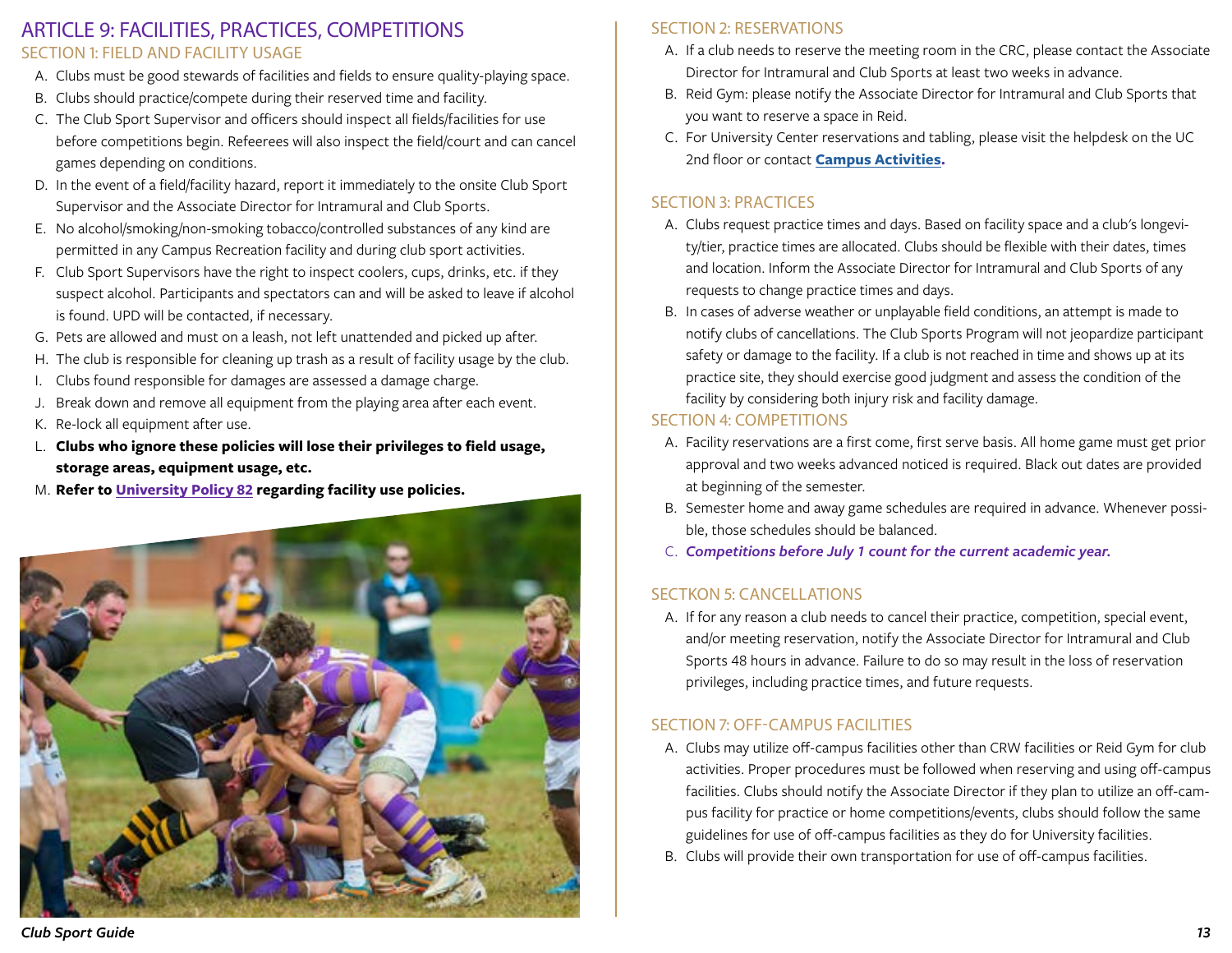#### <span id="page-13-0"></span>SECTION 8: FIELD PAINTING

A. The Associate Director will make every effort to have fields lined for home games. However, due to certain circumstances, it cannot be guaranteed. Clubs should be ready to paint their own field lines or compete without painted fields, if necessary.

## ARTICLE 10: BRANDING, LOGOS, AND APPAREL SECTION 1: BRANDING AND LOGOS

- A. As a Club Sport you are required to abide by the University and Club Sports Styling Guides. You will need to make sure that the marks are not modified in any way, the correct colors are used, and the university name is used correctly.
- B. Clubs should make sure that they are identified as a club sport. For example, instead of saying just Men's Soccer, all printed materials must say Men's Club Soccer. This is to differentiate club sports from varsity teams.
- C. Be sure you are using the proper university name, logos/brands, and other protected entities. For convenience, digital files of WCU and Club Sport marks are available to the clubs for use upon request and usage approval.
- D. Club Sports are welcome to use WCU colors, WCU name/s, and the WCU cathead logo with or without their club name. If the design includes any use of the above mentioned, it will require further approval.
- E. Clubs may also create their own designs for uniforms and merchandise/apparel, how ever they cannot use any of WCU's official branding with a created design.
- F. **Refer t[o](http://www.wcu.edu/experience/connect-and-join/campus-recreation/club-sports.aspx) [Club Sports Style Guide.](https://www.wcu.edu/WebFiles/Club_Sports_Style_Guide.pdf)**

#### SECTION 2: APPAREL

- A. Apparel is identified as uniforms, practice gear and fundraising. Prior-approval is required prior to the production of any product using the above mentioned. It is essential to have your design approved by the Associate Director for Intramural and Club Sports. Branded apparel including merchandise and uniforms must be printed by a university licensed vendor.
- B. Failure to follow these procedures will result in the club not being able to use that apparel and the club using only revenue funds.
- C. **Refer t[o Club Sports Style Guide.](https://www.wcu.edu/WebFiles/Club_Sports_Style_Guide.pdf)**

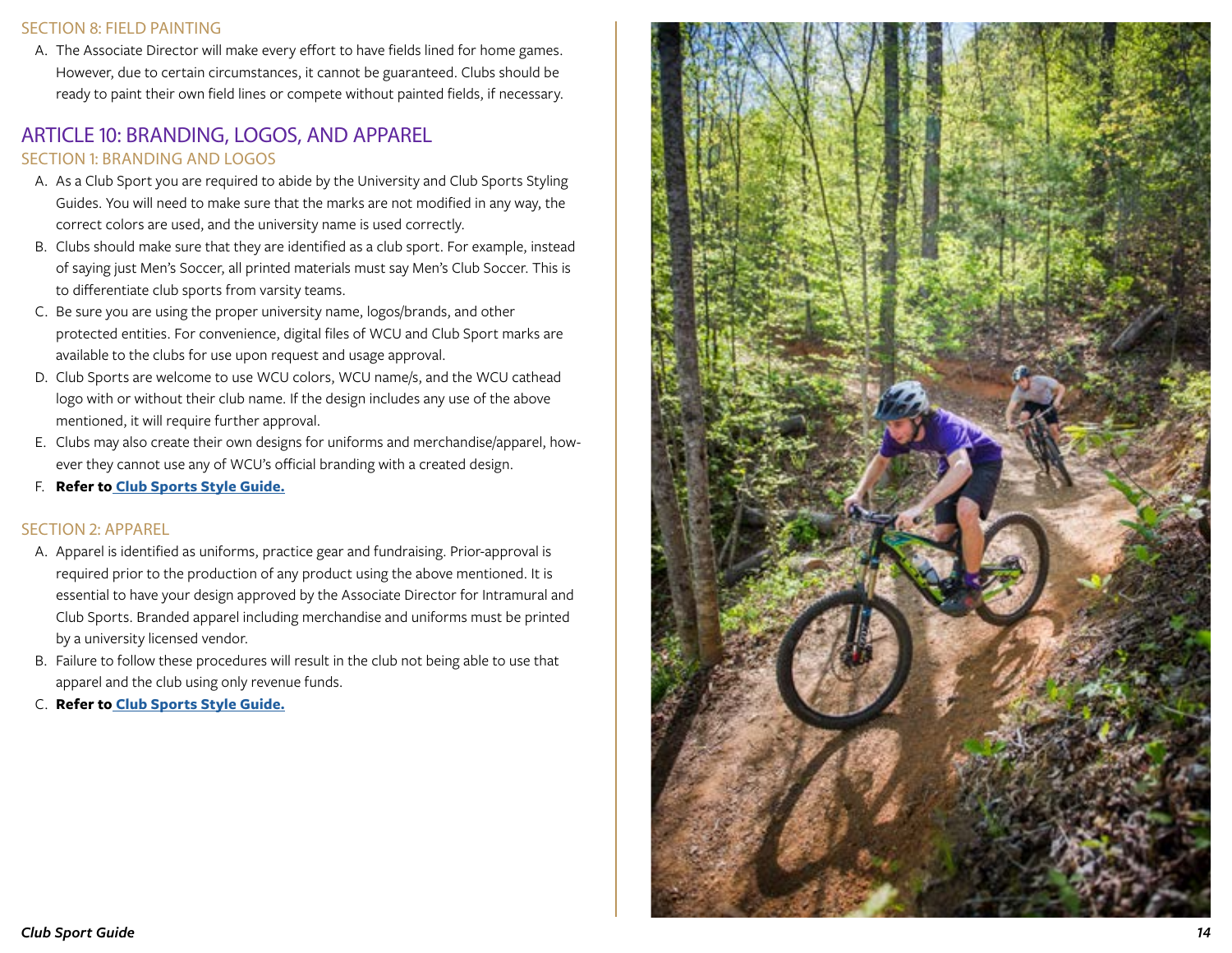## <span id="page-14-0"></span>ARTICLE 11: RISK MANAGEMENT AND SAFETY

Risk management planning is an essential element in the Club Sports Program. A sound risk management plan that is effectively administered minimizes the likelihood of injury and reduces chances of negligence, thereby helping to ensure a quality program in a safe environment. The Risk Management Plan as well as Locational Emergency Action Plans gives attention to reducing negligence liability in the areas of facilities, equipment, supervision, training, and administrative policies and procedures. Risk management in Club Sports is the mutual responsibility of club officers and club members. Every officer and member should review, implement, and practice the following safety strategies:

## SECTION 1: SAFETY STRATEGIES

- A. Each participant recognizes that they are responsible for their own well-being. All participants are required to complete an Assumption of Risk and Release/Emergency Contact Information Form before their first day of participation with a club.
- B. Club officers are expected to inspect the field and facility conditions prior to every practice, game or event. Do not use the facilities if they appear to be unsafe.
- C. Immediately cancel or suspend any outdoor club event at which lightning is seen or thunder is heard. (See Adverse Weather Procedures)
- D. All club activities should have a properly equipped first aid kit readibly available. It is the responsibility of the club to ensure that the kits are re-stocked after each use.
- E. All home games/events must have CRW staff in attendance as a first responder.
- F. Club officers, members and coaches/instructors should emphasize safety during all club related activities.
- G. Participants are obligated to wear proper attire and appropriate protective equipment. If the participant chooses not to use such equipment, they are doing so at their own risk.
- H. Document with an Incident/Accident Report all notable incidents/accidents that occur before, during or after club activities. These reports are due the next business day following the occurrence.
- I. Review the **Risk Management Plan and Locational Emergency Action Plans.**

#### SECTION 2: ACCIDENT PROCEDURES - ON OR OFF UNIVERSITY PROPERTY

- A. Stop competition or practice immediately.
- B. Assess situation if minor or major injury. Head injuries are a major injury.
- C. Direct your safety officer or club sport supervisor to the injured person.
- D. Obtain medical attention and consult member's emergency information for special needs and contact numbers.
- E. Notify Associate Director immediately, if major injury, if the participant left with professional emergency personnel, or if participant required further medical attention.
- F. Complete Accident Report and turn in the next business day.

#### SECTION 3: INCIDENT PROCEDURES – ON OR OFF UNIVERSITY PROPERTY

- A. If an incident is life threatening, contact University police at 828-227-8911 or call 911 immediately.
- B. If the incident is non-life threatening, such as theft, car accident, fight, etc., contact University police at 828-227-8911.
- C. Depending on nature of incident keep everyone in safe place.
- D. Contact the Associate Director for Intramural and Club Sports.
- E. Complete the Incident Form, turn in next business day.
- F. Do not make any statements. This is to protect yourself and those involved.

#### SECTION 4: SAFETY OFFICERS

- A. Each club must have two safety officers who possess current CPR/AED/First Aid certifications. These safety officers will assist other club officers in the event of an injury/emergency. Attendance is required by one safety officer at every club activity.
- B. Certification courses are hosted by the CRC at the beginning of the Fall semester. If an officer can't attend at the scheduled time, they must attend a certification session on their own time before practices begin.

#### SECTION 5: ADVERSE WEATHER PROCEDURES

- A. The Club Sports Program maintains the following position on adverse weather.
	- i. If thunder and/or lightning is heard and/or seen, stop the activity and seek protective shelter immediately. Safe structures are as assigned:
		- 1. Camp Lab Fields Ramsey Center, Vehicles, Camb Lab Building or Gym
		- 2. Football Stadium Ramsey Center
		- 3. Norton Field Village Commons or Norton Hall
		- 4. Disc Golf Course and Tennis Courts– Reid Gym or Norton Hall
	- ii. Allow 30 minutes to pass after the last sound of thunder and/or lightning strike before resuming any activity.
	- iii. Cold Weather Policy: If outside air temperatures are below 40 degrees, or the wind chill is between 32-25 degree, use extreme caution when practicing or competing outside. Cover up extremities and any exposed skin.
		- 1. Condition Wind Chill 25 or lower
			- a. No practices or competitions outside.

#### SECTION 6: ADVERSE WEATHER LINE

- A. In the event of adverse weather Club Sports will follow the same adverse weather protocol as Intramural Sports. If Intramural Sports are postponed/canceled due to adverse weather, then Club Sports events will be postponed/canceled. Players may call the Adverse Weather line at 828-227-8808.
- B. A decision is made by 3:00 pm the day of events and updated throughout the evening depending on weather. The final decision is made by the Associate Director.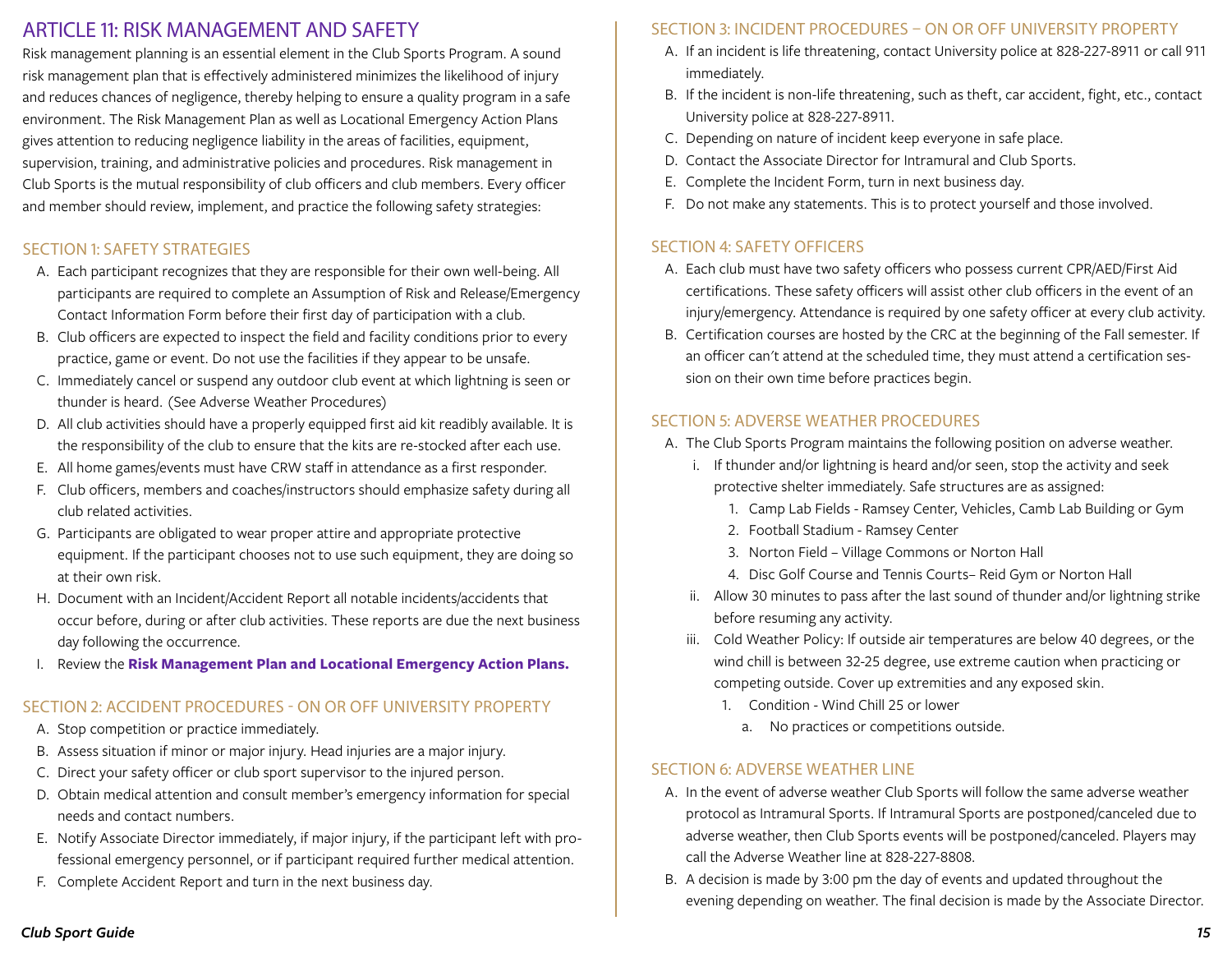#### <span id="page-15-0"></span>SECTION 7: LOCATIONAL EMERGENCY ACTION PLANS

A. Each club sport will have a Locational Emergency Action Plans in their club binder. This plan will define site-specific responsibilities of everyone who may be involved, and will cover how emergency situations should be handled. Refer these plans in the event of an emergency.

#### SECTION 8: FACILITY INSPECTION

A. It is the intent of the Club Sports Program to keep all facilities (both indoor and outdoor) in a safe, playable condition. However, it is not always possible for the full-time staff to review the conditions of each playing surface and surroundings prior to club sport activities. It is important that club members review facilities prior to utilizing the space and report any problems or concerns to the Associate Director.



# ARTICLE 12: TRAVEL REGULATIONS AND PROCEDURES

These procedures outline all club-related travel. Failure to follow these procedures could result in loss of future travel privileges, loss of funding, or other sanctions.

## SECTION 1: PRIOR TO THE TRIP

- A. Complete the Travel Request Form three days before departure from WCU.
- B. All travelers must be registered with your club on IMLeagues and all required forms completed in order for that person to travel.
- C. The Associate Director has final authority to approve/deny travel.
- D. Inform the Associate Director with any modifications to your trip including traveling members, locations, and competition changes.

#### SECTION 2: UNIVERSITY VEHICLES

A. Clubs may rent university vehicles if a full time faculty/staff advisor/coach travels with the club and is wiling drive a University vehicle. Clubs may use their allocation or revenue account to fund the university vechicle.

#### SECTION 3: PRIVATE VEHICLES

A. The most flexible, fewer arrangements, and possibly least expensive method. The individual driver is responsible for passengers who may have limited control over their driver's actions. Drivers should carry their own insurance to cover liability. While private automobiles provide a very cost effective means of transportation, there are disadvantages to this means of transportation.

#### SECTION 4: PRIVATE VENDOR RENTALS

A. Clubs may rent vehicles from private vendors but its up to the individual club to set this guideline within their constitution. Reimbursement will only occur for the rental of the vehicle (no gas/mileage) through a clubs revenue account. The renter must pay for insurance and assumes liability through the vehicle renter. Usually you must pay in advance or at the time of rental; the driver is of a certain age, and you must reserve in advance usually requiring a written agreement.

#### SECTION 5: COMMERCIAL CARRIER WITH DRIVER

A. The carrier provides its own insurance and assumes liability. It may be the most expensive method, usually requiring payment in advance or a deposit. You must arrange reservations in advance, usually requiring a written agreement. Reimbursement only through revenue account. This method presents the lowest level of liability to your organization. Prior-approval needed from Associate Director for Intramural and Club Sports.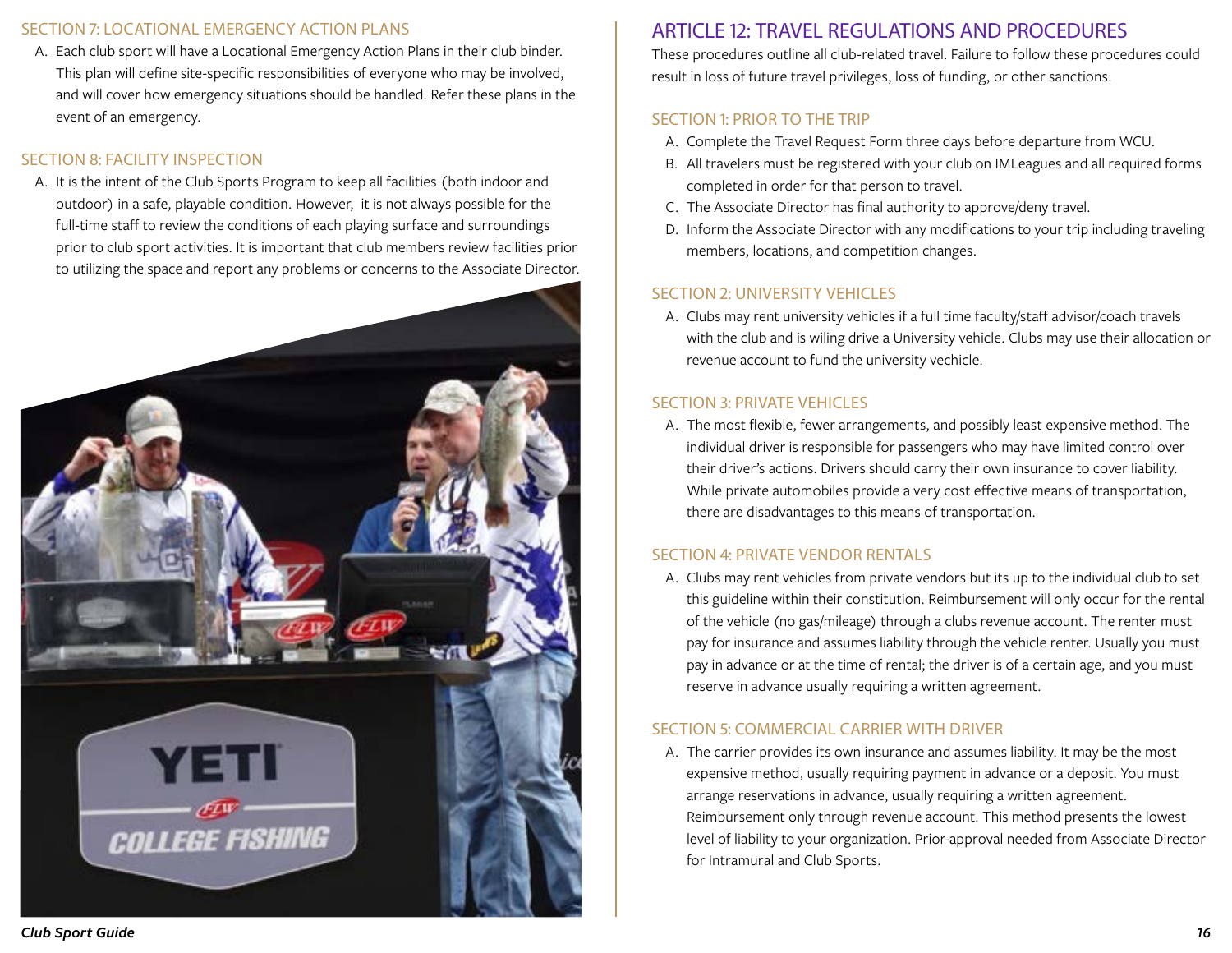#### <span id="page-16-0"></span>SECTION 6: EXPECTATIONS DURING TRIP

As representatives of WCU, all club sport members are expected to conduct themselves in an appropriate manner whenever and wherever they may travel. Any reports of activity that negatively reflect upon the University and the Club Sport Program will result in disciplinary actions. All club sport members and drivers are strongly encouraged to adhere to the following safety requirements and safe-driving practices:

- i. It's recommended each driver driving no more than 3 hours at a time. Take rest breaks periodically. Teams should not drive overnight.
- ii. Obey all traffic laws and regulations, especially speed limits.
- iii. Do not consume, possess, or transport alcohol, controlled substances, firearms. The possession or consumption of alcohol during club events is prohibited.
- iv. Wear a seat belt at all times. The number of passengers in the vehicle must not exceed the number of available seat belts at any time.
- v. Do not transport luggage or other items on top of vehicles, unless vehicle is equipped with a proper roof rack or carrier. This will increase the chances of rollover.
- vi. Avoid horseplay, racing or other distracting or aggressive behavior.
- vii. Avoid driving when conditions are hazardous i.e. fog, heavy rain, snow, ice.
- viii. On extended trips, have at least one other approved driver in the vehicle.
- ix. Begin the trip well rested.
- x. Plan routes in advance. Carpool and caravan when possible.
- xi. Divide the trip into segments, stopping for rest when necessary.
- xii. Carry at least one cell phone in each vehicle.
- xiii. Use common sense when you drive and travel.

#### SECTION 7: EMERGENCY PROCEDURES – IF SOMEONE IN YOUR CLUB IS INVOLVED IN A CAR ACCIDENT

- A. Stop immediately and notify the local police or call 911.
- B. Contact the Associate Director for Intramural and Club Sports.
- C. Fill out a police report (necessary for insurance purposes).
- D. Complete the **Incident/Accident Report Form** and turn in upon return.
- E. Obtain the names and addresses of all witnesses.
- F. Do not make any statements. The authorities will decide fault or legal liability.
- G. If you are driving a university vehicle, follow the procedures outlined in the packet.
- H. If someone is injured in the accident:
	- i. Call 911 immediately and obtain medical attention.
	- ii. Consult the member's emergency information form for any special needs and emergency contact numbers.

#### SECTION 8: INCIDENT PROCEDURES –

#### IF YOUR CLUB IS INVOLVED IN AN INCIDENT ON OR OFF CAMPUS

- A. Notify the local police or call 911 depending on the incident.
- B. Depending on nature of incident keep everyone in safe place.
- C. If someone is injured, obtain medical attention and consult member's emergency information for special needs and contact numbers.
- D. Contact the Associate Director for Intramural and Club Sports.
- E. Complete the **Incident/Accident Report Form**, turn in upon return.
- F. Do not make any official statements to authorities, only the facts of the incident. This is to protect yourself and those involved.

#### SECTION 9: ADVERSE WEATHER

- A. Please be aware and take caution of adverse weather conditions before traveling.
- B. In the event of severe adverse weather in traveling states, travel may get cancelled.

#### SECTION 10: EXCUSED CLASS REQUEST

- A. Occasionally, club members may request to be absent from classes in order to attend scheduled Club Sport competitions. At such times, club members can prevent misunderstandings and academic difficulty by having the Faculty/Staff Advisor submit an email to instructors. Club Sports travel is not a University excused absence; therefore, excused class absence requests do not mandate that faculty/ staff excuse the absence or any missed work.
- B. To avoid a negative situation, club members are highly encouraged to discuss class absences as a result of Club Sport participation with their faculty/professor in advance. Club members are responsible for all work missed during their absence and are required to comply with their instructor's demands for rescheduled or make-up exams and assignments.